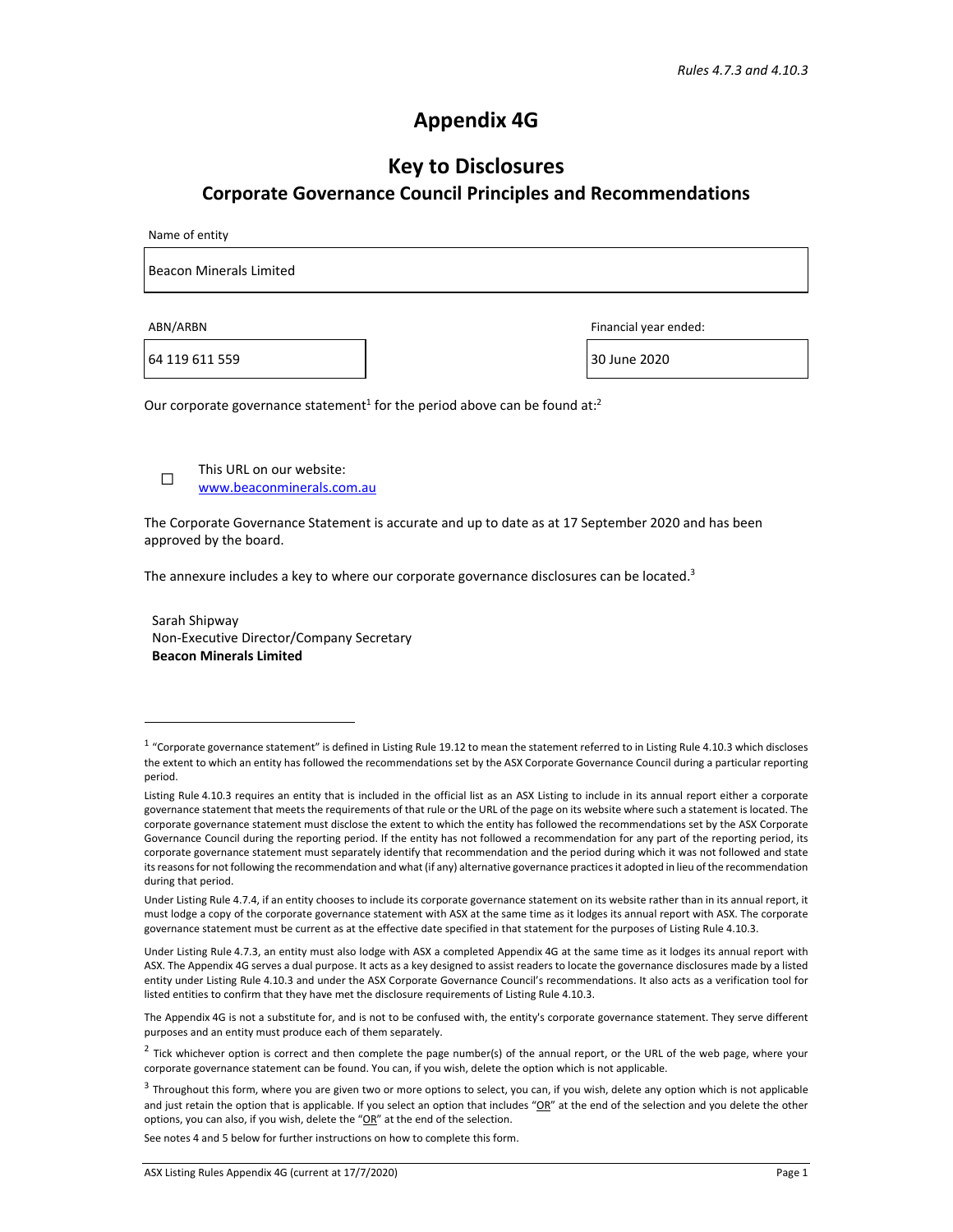#### **ANNEXURE – KEY TO CORPORATE GOVERNANCE DISCLOSURES**

|     | <b>Corporate Governance Council recommendation</b>                                                                                                                                                                                                                                                                                                  | Where a box below is ticked, $4$ we have followed the<br>recommendation in full for the whole of the period above.<br>We have disclosed this in our Corporate Governance<br>Statement: | Where a box below is ticked, we have NOT followed the<br>recommendation in full for the whole of the period above.<br>Our reasons for not doing so are: <sup>5</sup> |
|-----|-----------------------------------------------------------------------------------------------------------------------------------------------------------------------------------------------------------------------------------------------------------------------------------------------------------------------------------------------------|----------------------------------------------------------------------------------------------------------------------------------------------------------------------------------------|----------------------------------------------------------------------------------------------------------------------------------------------------------------------|
|     | <b>PRINCIPLE 1 - LAY SOLID FOUNDATIONS FOR MANAGEMENT AND OVERSIGHT</b>                                                                                                                                                                                                                                                                             |                                                                                                                                                                                        |                                                                                                                                                                      |
| 1.1 | A listed entity should have and disclose a board charter<br>setting out:<br>the respective roles and responsibilities of its board<br>(a)<br>and management; and<br>those matters expressly reserved to the board and<br>(b)<br>those delegated to management.                                                                                      | $\checkmark$ and we have disclosed a copy of our board charter at:<br>www.beaconminerals.com.au<br>[insert location]                                                                   | □<br>set out in our Corporate Governance Statement OR<br>$\Box$<br>we are an externally managed entity and this<br>recommendation is therefore not applicable        |
| 1.2 | A listed entity should:<br>undertake appropriate checks before appointing a<br>(a)<br>director or senior executive or putting someone<br>forward for election as a director; and<br>provide security holders with all material information<br>(b)<br>in its possession relevant to a decision on whether or<br>not to elect or re-elect a director. | ✓                                                                                                                                                                                      | $\Box$<br>set out in our Corporate Governance Statement OR<br>$\Box$<br>we are an externally managed entity and this<br>recommendation is therefore not applicable   |
| 1.3 | A listed entity should have a written agreement with each<br>director and senior executive setting out the terms of their<br>appointment.                                                                                                                                                                                                           | ✓                                                                                                                                                                                      | $\Box$<br>set out in our Corporate Governance Statement OR<br>$\Box$<br>we are an externally managed entity and this<br>recommendation is therefore not applicable   |
| 1.4 | The company secretary of a listed entity should be<br>accountable directly to the board, through the chair, on all<br>matters to do with the proper functioning of the board.                                                                                                                                                                       | ✓                                                                                                                                                                                      | ⊔<br>set out in our Corporate Governance Statement OR<br>$\Box$<br>we are an externally managed entity and this<br>recommendation is therefore not applicable        |

<sup>&</sup>lt;sup>4</sup> Tick the box in this column only if you have followed the relevant recommendation in full for the whole of the period above. Where the recommendation has a disclosure obligation attached, you must insert the location where that disclosure has been made, where indicated by the line with "insert location" underneath. If the disclosure in question has been made in your corporate governance statement, you need only insert "our corporate governance statement". If the disclosure has been made in your annual report, you should insert the page number(s) of your annual report (eg "pages 10-12 of our annual report"). If the disclosure has been made on your website, you should insert the URL of the web page where the disclosure has been made or can be accessed (eg "www.entityname.com.au/corporate governance/charters/").

<sup>&</sup>lt;sup>5</sup> If you have followed all of the Council's recommendations <u>in full</u> for the <u>whole</u> of the period above, you can, if you wish, delete this column from the form and re‐format it.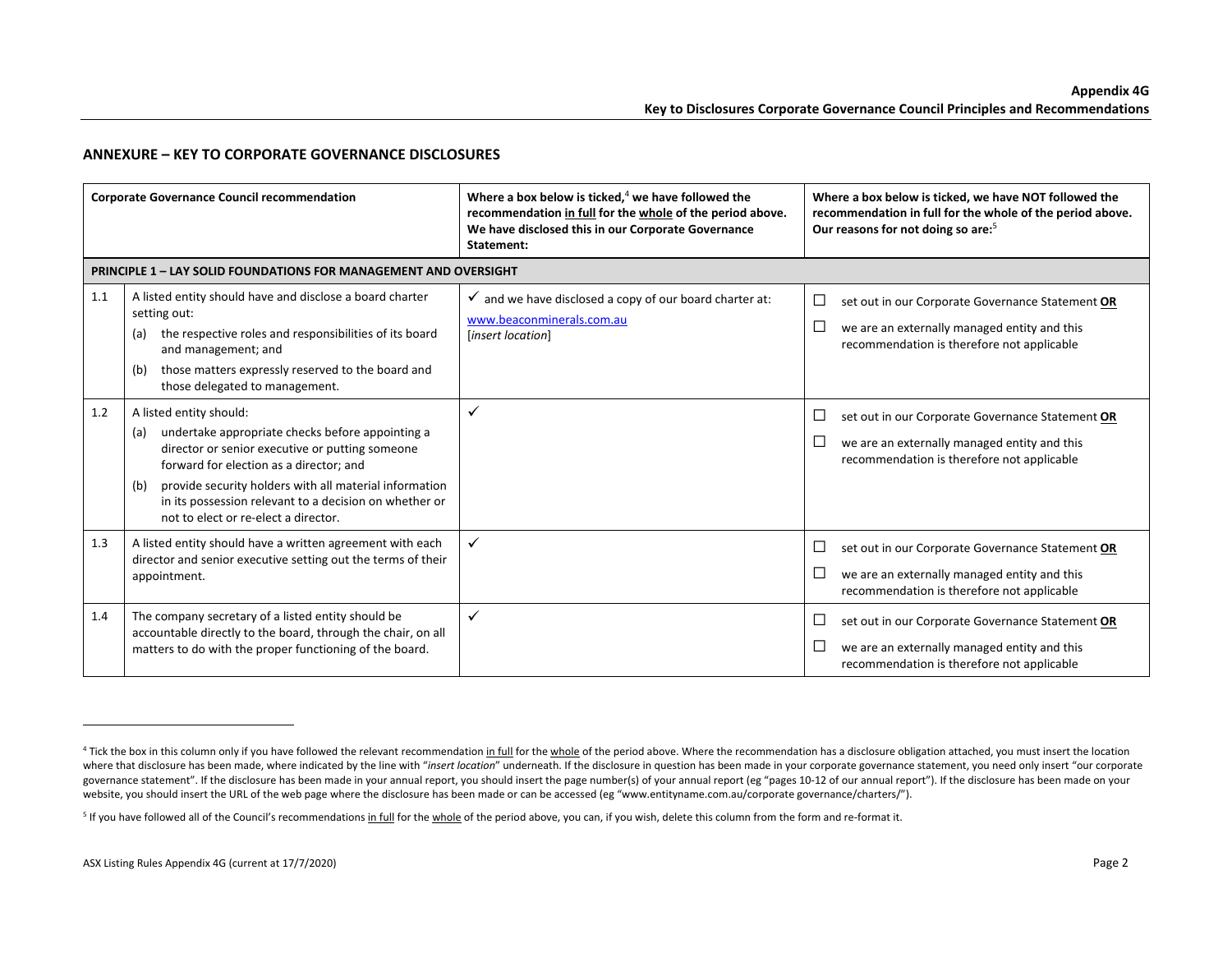|     | <b>Corporate Governance Council recommendation</b>                                                                                                                                                                                                                                                                                                                                                                                                                                                                                                                                                                                                                                                                                                                                                                                                                                                                                                                                                                                                                                                                                                                                                                                                                     | Where a box below is ticked, $4$ we have followed the<br>recommendation in full for the whole of the period above.<br>We have disclosed this in our Corporate Governance<br>Statement:                                                                                                                                                                                                                                                                                          | Where a box below is ticked, we have NOT followed the<br>recommendation in full for the whole of the period above.<br>Our reasons for not doing so are: <sup>5</sup> |
|-----|------------------------------------------------------------------------------------------------------------------------------------------------------------------------------------------------------------------------------------------------------------------------------------------------------------------------------------------------------------------------------------------------------------------------------------------------------------------------------------------------------------------------------------------------------------------------------------------------------------------------------------------------------------------------------------------------------------------------------------------------------------------------------------------------------------------------------------------------------------------------------------------------------------------------------------------------------------------------------------------------------------------------------------------------------------------------------------------------------------------------------------------------------------------------------------------------------------------------------------------------------------------------|---------------------------------------------------------------------------------------------------------------------------------------------------------------------------------------------------------------------------------------------------------------------------------------------------------------------------------------------------------------------------------------------------------------------------------------------------------------------------------|----------------------------------------------------------------------------------------------------------------------------------------------------------------------|
| 1.5 | A listed entity should:<br>have and disclose a diversity policy;<br>(a)<br>through its board or a committee of the board set<br>(b)<br>measurable objectives for achieving gender diversity<br>in the composition of its board, senior executives and<br>workforce generally; and<br>disclose in relation to each reporting period:<br>(c)<br>the measurable objectives set for that period to<br>(1)<br>achieve gender diversity;<br>the entity's progress towards achieving those<br>(2)<br>objectives; and<br>either:<br>(3)<br>the respective proportions of men and<br>(A)<br>women on the board, in senior executive<br>positions and across the whole workforce<br>(including how the entity has defined<br>"senior executive" for these purposes); or<br>if the entity is a "relevant employer" under<br>(B)<br>the Workplace Gender Equality Act, the<br>entity's most recent "Gender Equality<br>Indicators", as defined in and published<br>under that Act.<br>If the entity was in the S&P / ASX 300 Index at the<br>commencement of the reporting period, the measurable<br>objective for achieving gender diversity in the composition<br>of its board should be to have not less than 30% of its<br>directors of each gender within a specified period. | $\Box$<br>and we have disclosed a copy of our diversity policy at:<br>[insert location]<br>and we have disclosed the information referred to in<br>paragraph (c) at:<br>linsert location]<br>and if we were included in the S&P / ASX 300 Index at the<br>commencement of the reporting period our measurable<br>objective for achieving gender diversity in the composition of<br>its board of not less than 30% of its directors of each gender<br>within a specified period. | ✓<br>set out in our Corporate Governance Statement                                                                                                                   |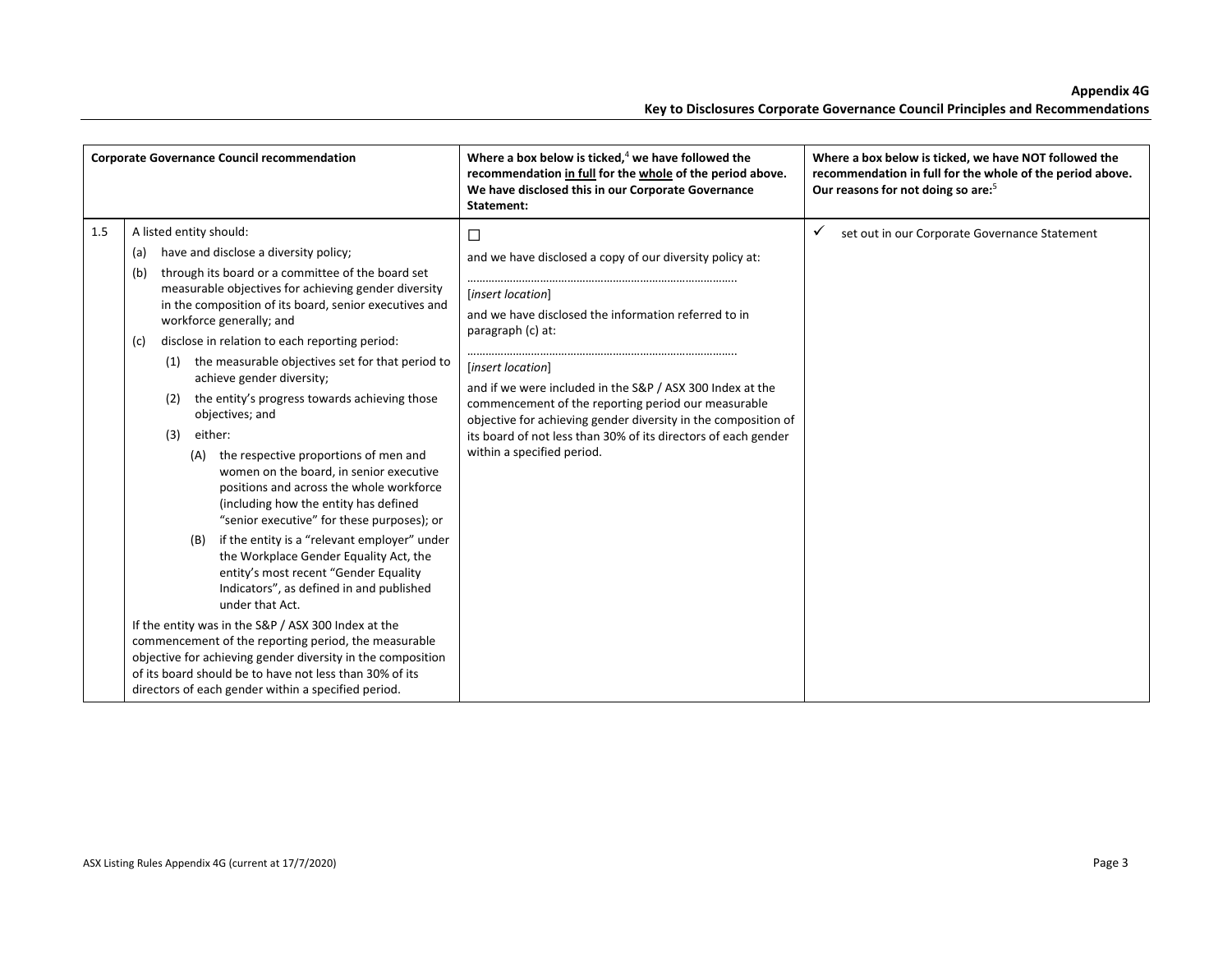|     | <b>Corporate Governance Council recommendation</b>                                                                                                                                                                                                                                                                                                         | Where a box below is ticked, $4$ we have followed the<br>recommendation in full for the whole of the period above.<br>We have disclosed this in our Corporate Governance<br>Statement:                                                                                                                                                             | Where a box below is ticked, we have NOT followed the<br>recommendation in full for the whole of the period above.<br>Our reasons for not doing so are: <sup>5</sup> |
|-----|------------------------------------------------------------------------------------------------------------------------------------------------------------------------------------------------------------------------------------------------------------------------------------------------------------------------------------------------------------|----------------------------------------------------------------------------------------------------------------------------------------------------------------------------------------------------------------------------------------------------------------------------------------------------------------------------------------------------|----------------------------------------------------------------------------------------------------------------------------------------------------------------------|
| 1.6 | A listed entity should:<br>have and disclose a process for periodically evaluating<br>(a)<br>the performance of the board, its committees and<br>individual directors; and<br>disclose for each reporting period whether a<br>(b)<br>performance evaluation has been undertaken in<br>accordance with that process during or in respect of<br>that period. | $\checkmark$ and we have disclosed the evaluation process referred to<br>in paragraph (a) in:<br>2020 Corporate Governance Statement<br><i>linsert location</i><br>and whether a performance evaluation was undertaken for<br>the reporting period in accordance with that process in:<br>2020 Corporate Governance Statement<br>[insert location] | □<br>set out in our Corporate Governance Statement OR<br>$\Box$<br>we are an externally managed entity and this<br>recommendation is therefore not applicable        |
| 1.7 | A listed entity should:<br>have and disclose a process for evaluating the<br>(a)<br>performance of its senior executives at least once<br>every reporting period; and<br>disclose for each reporting period whether a<br>(b)<br>performance evaluation has been undertaken in<br>accordance with that process during or in respect of<br>that period.      | $\checkmark$ and we have disclosed the evaluation process referred to<br>in paragraph (a) at:<br>2020 Corporate Governance Statement<br>[insert location]<br>and whether a performance evaluation was undertaken for<br>the reporting period in accordance with that process at:<br>2020 Corporate Governance Statement<br>[insert location]       | □<br>set out in our Corporate Governance Statement OR<br>$\Box$<br>we are an externally managed entity and this<br>recommendation is therefore not applicable        |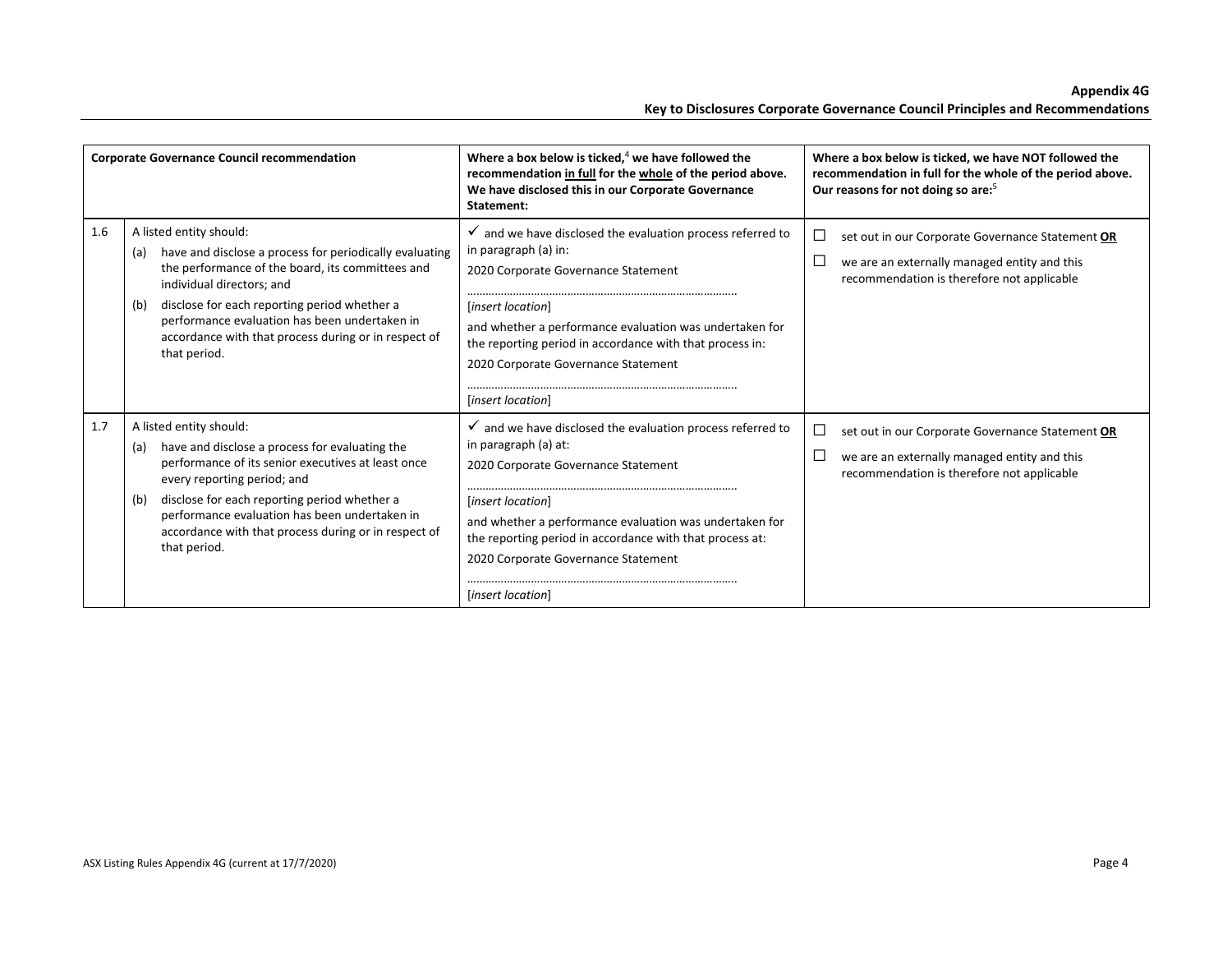|     | <b>Corporate Governance Council recommendation</b>                                                                                                                                                                                                                                                                                                                                                                                                                                                                                                                                                                                                                                                                                                                                                                                                                                       | Where a box below is ticked, $4$ we have followed the<br>recommendation in full for the whole of the period above.<br>We have disclosed this in our Corporate Governance<br>Statement:                                                                                                                                                                                                                                                                                                                                                                                                                                                                                    | Where a box below is ticked, we have NOT followed the<br>recommendation in full for the whole of the period above.<br>Our reasons for not doing so are: <sup>5</sup> |
|-----|------------------------------------------------------------------------------------------------------------------------------------------------------------------------------------------------------------------------------------------------------------------------------------------------------------------------------------------------------------------------------------------------------------------------------------------------------------------------------------------------------------------------------------------------------------------------------------------------------------------------------------------------------------------------------------------------------------------------------------------------------------------------------------------------------------------------------------------------------------------------------------------|---------------------------------------------------------------------------------------------------------------------------------------------------------------------------------------------------------------------------------------------------------------------------------------------------------------------------------------------------------------------------------------------------------------------------------------------------------------------------------------------------------------------------------------------------------------------------------------------------------------------------------------------------------------------------|----------------------------------------------------------------------------------------------------------------------------------------------------------------------|
|     | PRINCIPLE 2 - STRUCTURE THE BOARD TO BE EFFECTIVE AND ADD VALUE                                                                                                                                                                                                                                                                                                                                                                                                                                                                                                                                                                                                                                                                                                                                                                                                                          |                                                                                                                                                                                                                                                                                                                                                                                                                                                                                                                                                                                                                                                                           |                                                                                                                                                                      |
| 2.1 | The board of a listed entity should:<br>have a nomination committee which:<br>(a)<br>has at least three members, a majority of<br>(1)<br>whom are independent directors; and<br>is chaired by an independent director,<br>(2)<br>and disclose:<br>the charter of the committee;<br>(3)<br>the members of the committee; and<br>(4)<br>as at the end of each reporting period, the<br>(5)<br>number of times the committee met<br>throughout the period and the individual<br>attendances of the members at those<br>meetings; or<br>if it does not have a nomination committee,<br>(b)<br>disclose that fact and the processes it employs to<br>address board succession issues and to ensure that<br>the board has the appropriate balance of skills,<br>knowledge, experience, independence and<br>diversity to enable it to discharge its duties and<br>responsibilities effectively. | П<br>[If the entity complies with paragraph $(a)$ :]<br>and we have disclosed a copy of the charter of the<br>committee at:<br>[insert location]<br>and the information referred to in paragraphs (4) and (5) at:<br>[insert location]<br>[If the entity complies with paragraph $(b)$ :]<br>and we have disclosed the fact that we do not have a<br>nomination committee and the processes we employ to<br>address board succession issues and to ensure that the board<br>has the appropriate balance of skills, knowledge, experience,<br>independence and diversity to enable it to discharge its<br>duties and responsibilities effectively at:<br>[insert location] | ✓<br>set out in our Corporate Governance Statement                                                                                                                   |
| 2.2 | A listed entity should have and disclose a board skills<br>matrix setting out the mix of skills that the board<br>currently has or is looking to achieve in its membership.                                                                                                                                                                                                                                                                                                                                                                                                                                                                                                                                                                                                                                                                                                              | $\checkmark$ and we have disclosed our board skills matrix in:<br>2020 Corporate Governance Statement<br>[insert location]                                                                                                                                                                                                                                                                                                                                                                                                                                                                                                                                                | ⊔<br>set out in our Corporate Governance Statement OR<br>we are an externally managed entity and this<br>recommendation is therefore not applicable                  |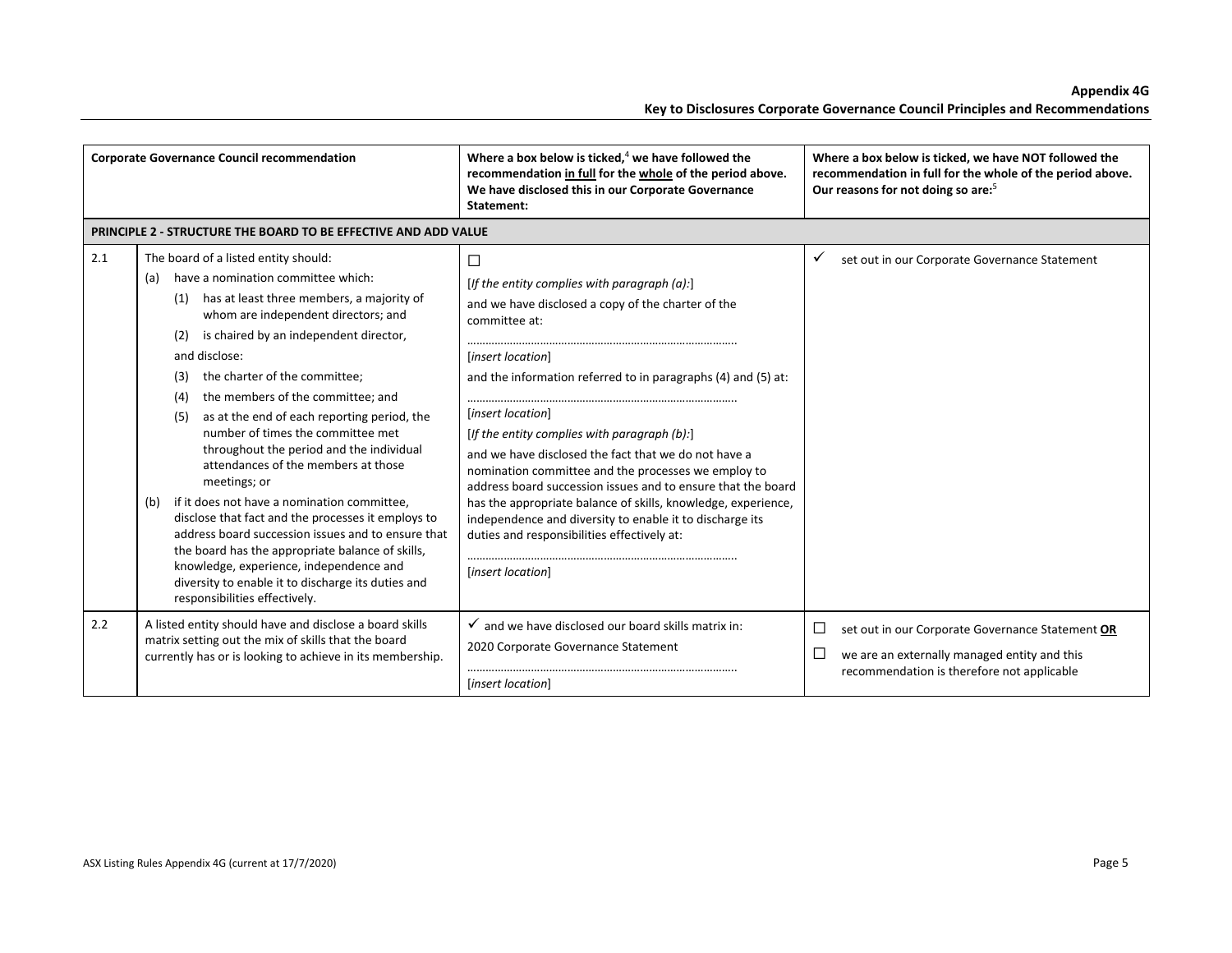|     | <b>Corporate Governance Council recommendation</b>                                                                                                                                                                                                                                                                                                                                                                                                                                                                                           | Where a box below is ticked, $4$ we have followed the<br>recommendation in full for the whole of the period above.<br>We have disclosed this in our Corporate Governance<br>Statement:                                                                                                                                                                                                                                      | Where a box below is ticked, we have NOT followed the<br>recommendation in full for the whole of the period above.<br>Our reasons for not doing so are: <sup>5</sup> |
|-----|----------------------------------------------------------------------------------------------------------------------------------------------------------------------------------------------------------------------------------------------------------------------------------------------------------------------------------------------------------------------------------------------------------------------------------------------------------------------------------------------------------------------------------------------|-----------------------------------------------------------------------------------------------------------------------------------------------------------------------------------------------------------------------------------------------------------------------------------------------------------------------------------------------------------------------------------------------------------------------------|----------------------------------------------------------------------------------------------------------------------------------------------------------------------|
| 2.3 | A listed entity should disclose:<br>the names of the directors considered by the board<br>(a)<br>to be independent directors;<br>if a director has an interest, position, affiliation or<br>(b)<br>relationship of the type described in Box 2.3 but<br>the board is of the opinion that it does not<br>compromise the independence of the director, the<br>nature of the interest, position or relationship in<br>question and an explanation of why the board is of<br>that opinion; and<br>the length of service of each director.<br>(c) | $\checkmark$ and we have disclosed the names of the directors<br>considered by the board to be independent directors in:<br>2020 Corporate Governance Statement<br>[insert location]<br>and, where applicable, the information referred to in<br>paragraph (b) at:<br>2020 Corporate Governance Statement<br>[insert location]<br>and the length of service of each director in:<br>2020 Annual Report<br>[insert location] | □<br>set out in our Corporate Governance Statement                                                                                                                   |
| 2.4 | A majority of the board of a listed entity should be<br>independent directors.                                                                                                                                                                                                                                                                                                                                                                                                                                                               | $\Box$                                                                                                                                                                                                                                                                                                                                                                                                                      | ✓<br>set out in our Corporate Governance Statement                                                                                                                   |
| 2.5 | The chair of the board of a listed entity should be an<br>independent director and, in particular, should not be<br>the same person as the CEO of the entity.                                                                                                                                                                                                                                                                                                                                                                                | $\Box$                                                                                                                                                                                                                                                                                                                                                                                                                      | ✓<br>set out in our Corporate Governance Statement                                                                                                                   |
| 2.6 | A listed entity should have a program for inducting new<br>directors and for periodically reviewing whether there is<br>a need for existing directors to undertake professional<br>development to maintain the skills and knowledge<br>needed to perform their role as directors effectively.                                                                                                                                                                                                                                                | $\checkmark$                                                                                                                                                                                                                                                                                                                                                                                                                | □<br>set out in our Corporate Governance Statement OR<br>$\Box$<br>we are an externally managed entity and this<br>recommendation is therefore not applicable        |
|     | PRINCIPLE 3 - INSTIL A CULTURE OF ACTING LAWFULLY, ETHICALLY AND RESPONSIBLY                                                                                                                                                                                                                                                                                                                                                                                                                                                                 |                                                                                                                                                                                                                                                                                                                                                                                                                             |                                                                                                                                                                      |
| 3.1 | A listed entity should articulate and disclose its values.                                                                                                                                                                                                                                                                                                                                                                                                                                                                                   | $\checkmark$ and we have disclosed our values at:<br>www.beaconminerals.com.au<br>[insert location]                                                                                                                                                                                                                                                                                                                         | ⊔<br>set out in our Corporate Governance Statement                                                                                                                   |
| 3.2 | A listed entity should:<br>have and disclose a code of conduct for its<br>(a)<br>directors, senior executives and employees; and<br>ensure that the board or a committee of the board<br>(b)<br>is informed of any material breaches of that code.                                                                                                                                                                                                                                                                                           | $\checkmark$ and we have disclosed our code of conduct at:<br>www.beaconminerals.com.au<br>[insert location]                                                                                                                                                                                                                                                                                                                | □<br>set out in our Corporate Governance Statement                                                                                                                   |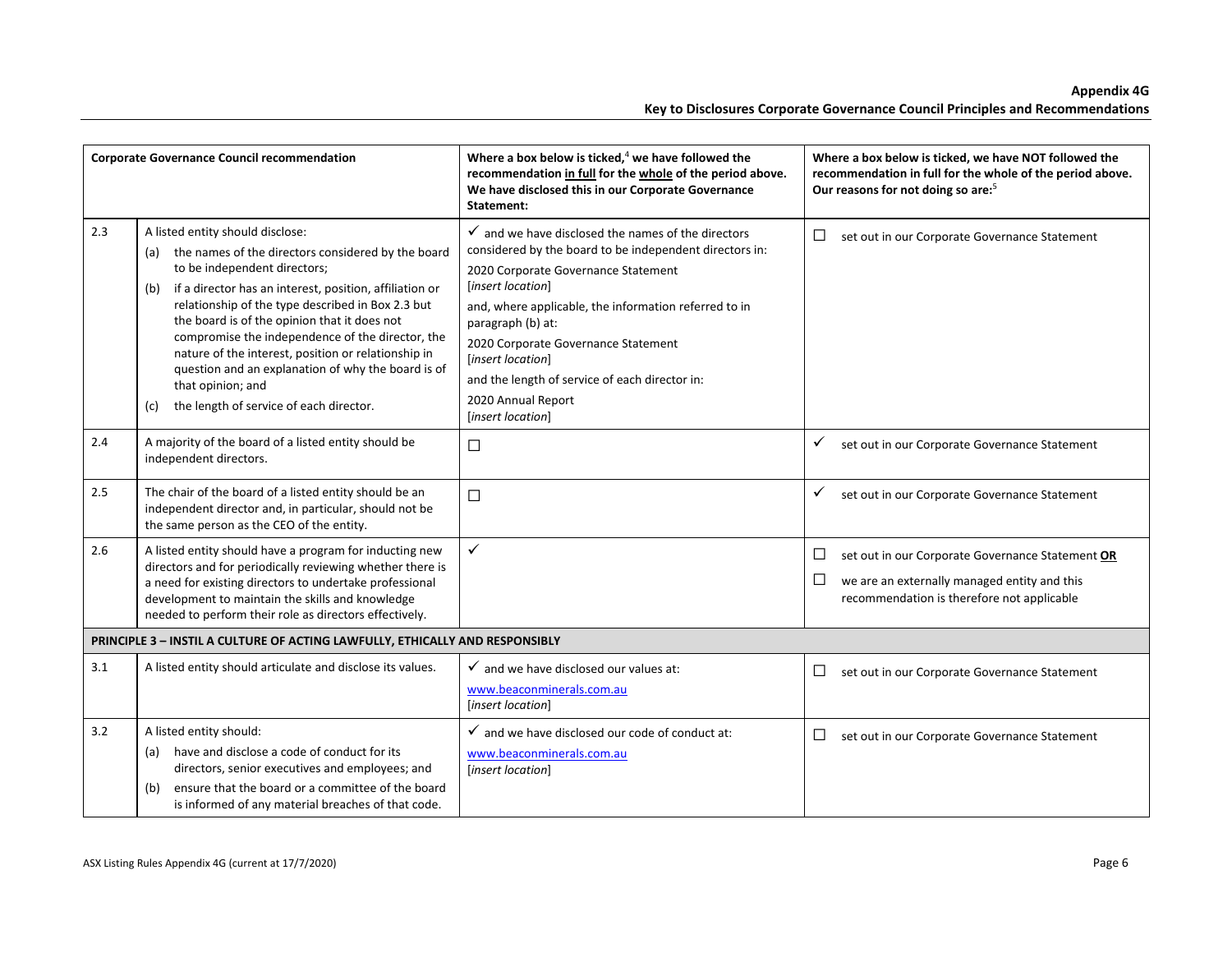|     | <b>Corporate Governance Council recommendation</b>                                                                                                                                                                  | Where a box below is ticked, $4$ we have followed the<br>recommendation in full for the whole of the period above.<br>We have disclosed this in our Corporate Governance<br>Statement: | Where a box below is ticked, we have NOT followed the<br>recommendation in full for the whole of the period above.<br>Our reasons for not doing so are: <sup>5</sup> |
|-----|---------------------------------------------------------------------------------------------------------------------------------------------------------------------------------------------------------------------|----------------------------------------------------------------------------------------------------------------------------------------------------------------------------------------|----------------------------------------------------------------------------------------------------------------------------------------------------------------------|
| 3.3 | A listed entity should:<br>have and disclose a whistleblower policy; and<br>(a)<br>ensure that the board or a committee of the board<br>(b)<br>is informed of any material incidents reported<br>under that policy. | and we have disclosed our whistleblower policy at:<br>www.beaconminerals.com.au<br>[insert location]                                                                                   | set out in our Corporate Governance Statement<br>∟                                                                                                                   |
| 3.4 | A listed entity should:<br>have and disclose an anti-bribery and corruption<br>(a)<br>policy; and<br>ensure that the board or committee of the board is<br>(b)<br>informed of any material breaches of that policy. | $\checkmark$ and we have disclosed our anti-bribery and corruption policy $\Box$<br>www.beaconminerals.com.au<br>[insert location]                                                     | set out in our Corporate Governance Statement                                                                                                                        |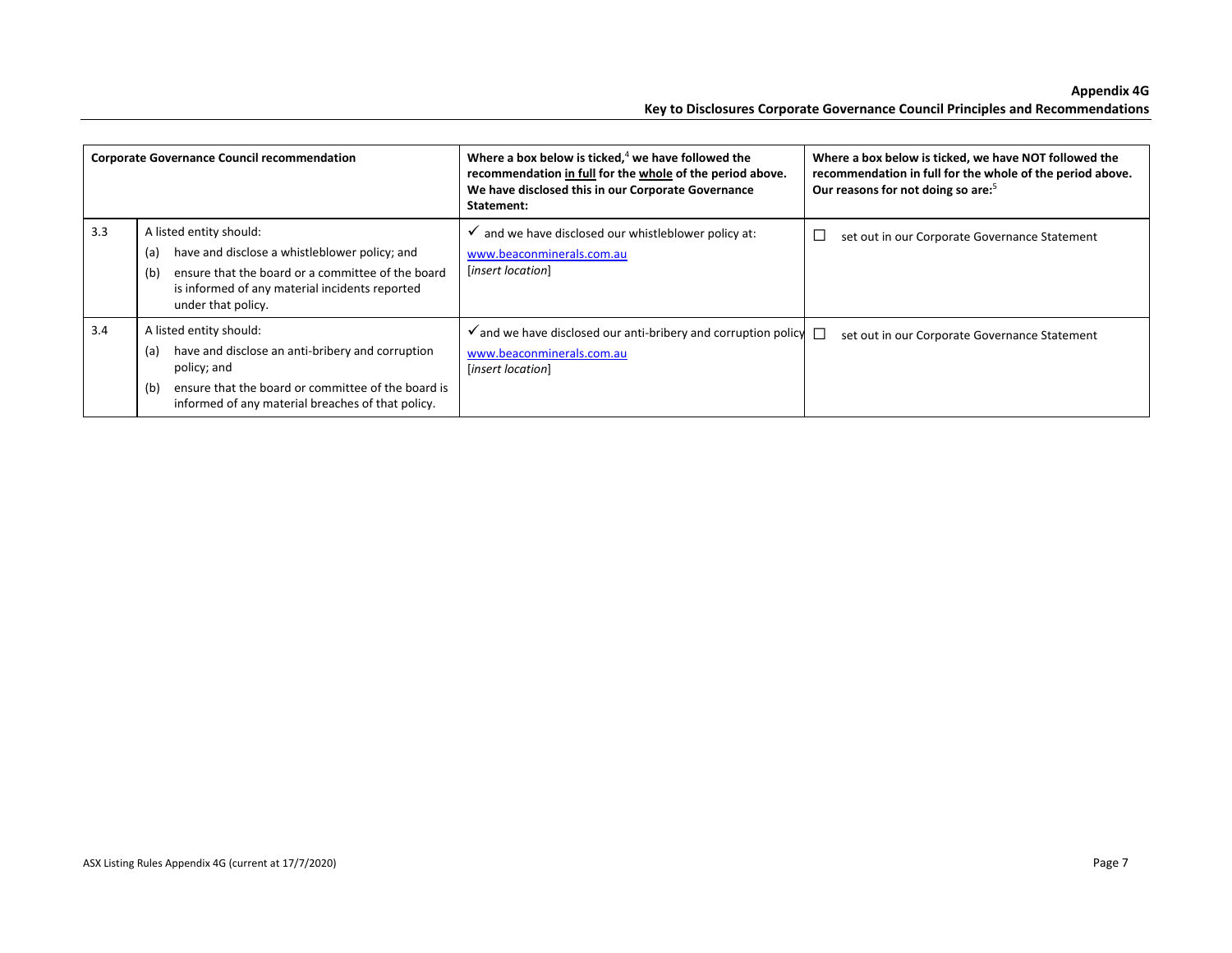|     | <b>Corporate Governance Council recommendation</b>                                                                                                                                                                                                                                                                                                                                                                                                                                                                                                                                                                                                                                                                                                                                                                                                                                                                                       | Where a box below is ticked, $4$ we have followed the<br>recommendation in full for the whole of the period above.<br>We have disclosed this in our Corporate Governance                                                                                                                                                                                                                                                                                                                                                                                                                                                                                           | Where a box below is ticked, we have NOT followed the<br>recommendation in full for the whole of the period above.<br>Our reasons for not doing so are: <sup>5</sup> |
|-----|------------------------------------------------------------------------------------------------------------------------------------------------------------------------------------------------------------------------------------------------------------------------------------------------------------------------------------------------------------------------------------------------------------------------------------------------------------------------------------------------------------------------------------------------------------------------------------------------------------------------------------------------------------------------------------------------------------------------------------------------------------------------------------------------------------------------------------------------------------------------------------------------------------------------------------------|--------------------------------------------------------------------------------------------------------------------------------------------------------------------------------------------------------------------------------------------------------------------------------------------------------------------------------------------------------------------------------------------------------------------------------------------------------------------------------------------------------------------------------------------------------------------------------------------------------------------------------------------------------------------|----------------------------------------------------------------------------------------------------------------------------------------------------------------------|
|     |                                                                                                                                                                                                                                                                                                                                                                                                                                                                                                                                                                                                                                                                                                                                                                                                                                                                                                                                          | Statement:                                                                                                                                                                                                                                                                                                                                                                                                                                                                                                                                                                                                                                                         |                                                                                                                                                                      |
|     | <b>PRINCIPLE 4 - SAFEGUARD THE INTEGRITY OF CORPORATE REPORTS</b>                                                                                                                                                                                                                                                                                                                                                                                                                                                                                                                                                                                                                                                                                                                                                                                                                                                                        |                                                                                                                                                                                                                                                                                                                                                                                                                                                                                                                                                                                                                                                                    |                                                                                                                                                                      |
| 4.1 | The board of a listed entity should:<br>have an audit committee which:<br>(a)<br>has at least three members, all of whom are<br>(1)<br>non-executive directors and a majority of<br>whom are independent directors; and<br>is chaired by an independent director, who is<br>(2)<br>not the chair of the board,<br>and disclose:<br>the charter of the committee;<br>(3)<br>the relevant qualifications and experience of<br>(4)<br>the members of the committee; and<br>in relation to each reporting period, the<br>(5)<br>number of times the committee met<br>throughout the period and the individual<br>attendances of the members at those<br>meetings; or<br>if it does not have an audit committee, disclose<br>(b)<br>that fact and the processes it employs that<br>independently verify and safeguard the integrity of<br>its corporate reporting, including the processes for<br>the appointment and removal of the external | $\Box$<br>[If the entity complies with paragraph $(a)$ :]<br>and we have disclosed a copy of the charter of the<br>committee at:<br><i>linsert locationl</i><br>and the information referred to in paragraphs (4) and (5) at:<br>[insert location]<br>[If the entity complies with paragraph (b):]<br>and we have disclosed the fact that we do not have an audit<br>committee and the processes we employ that independently<br>verify and safeguard the integrity of our corporate reporting.<br>including the processes for the appointment and removal of<br>the external auditor and the rotation of the audit<br>engagement partner at:<br>[insert location] | set out in our Corporate Governance Statement<br>✓                                                                                                                   |
|     | auditor and the rotation of the audit engagement<br>partner.                                                                                                                                                                                                                                                                                                                                                                                                                                                                                                                                                                                                                                                                                                                                                                                                                                                                             |                                                                                                                                                                                                                                                                                                                                                                                                                                                                                                                                                                                                                                                                    |                                                                                                                                                                      |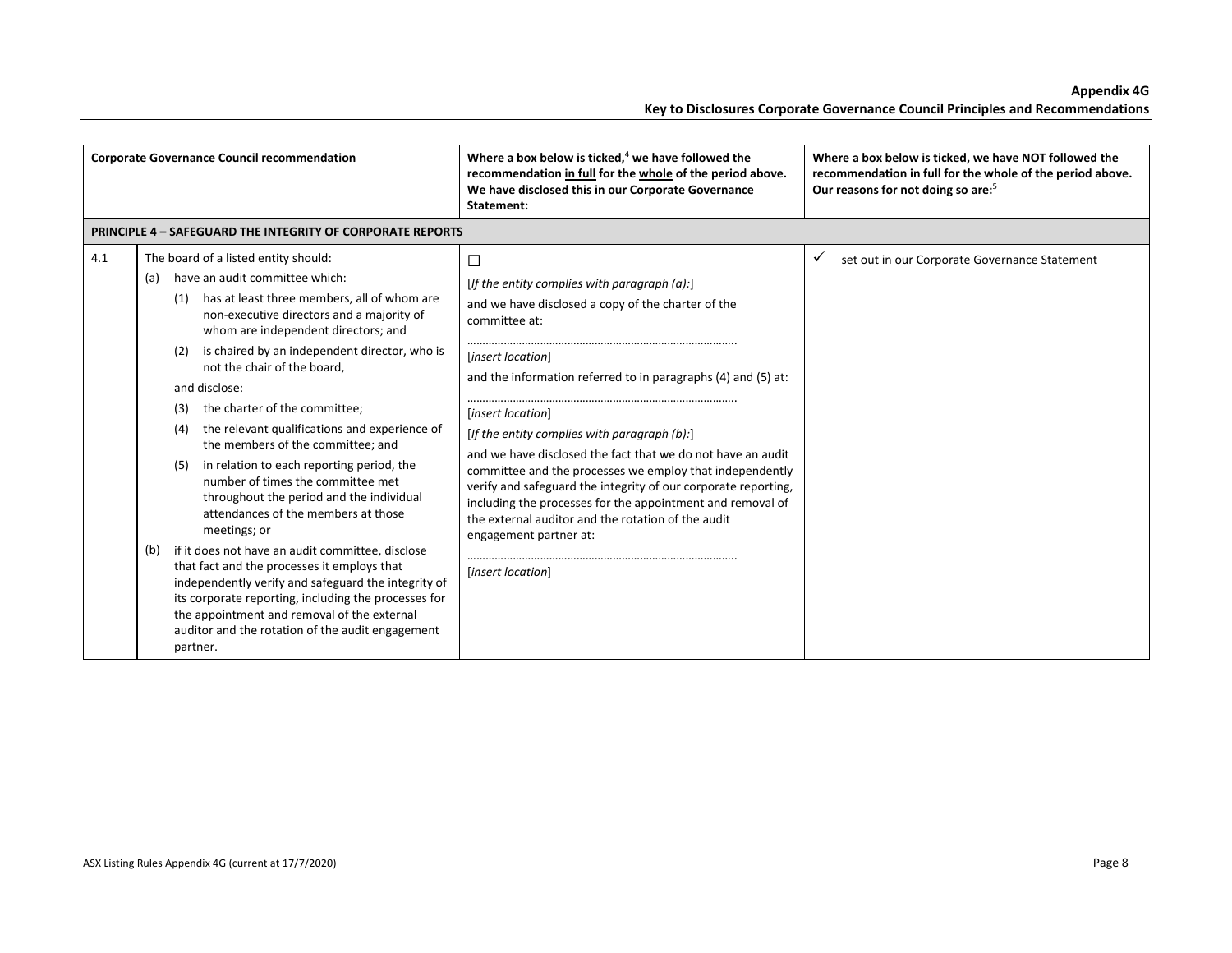|     | <b>Corporate Governance Council recommendation</b>                                                                                                                                                                                                                                                                                                                                                                                                                                                                                                                                                        | Where a box below is ticked, $4$ we have followed the<br>recommendation in full for the whole of the period above.<br>We have disclosed this in our Corporate Governance<br>Statement: | Where a box below is ticked, we have NOT followed the<br>recommendation in full for the whole of the period above.<br>Our reasons for not doing so are: <sup>5</sup> |
|-----|-----------------------------------------------------------------------------------------------------------------------------------------------------------------------------------------------------------------------------------------------------------------------------------------------------------------------------------------------------------------------------------------------------------------------------------------------------------------------------------------------------------------------------------------------------------------------------------------------------------|----------------------------------------------------------------------------------------------------------------------------------------------------------------------------------------|----------------------------------------------------------------------------------------------------------------------------------------------------------------------|
| 4.2 | The board of a listed entity should, before it approves<br>the entity's financial statements for a financial period,<br>receive from its CEO and CFO a declaration that, in their<br>opinion, the financial records of the entity have been<br>properly maintained and that the financial statements<br>comply with the appropriate accounting standards and<br>give a true and fair view of the financial position and<br>performance of the entity and that the opinion has been<br>formed on the basis of a sound system of risk<br>management and internal control which is operating<br>effectively. | $\checkmark$                                                                                                                                                                           | □<br>set out in our Corporate Governance Statement                                                                                                                   |
| 4.3 | A listed entity should disclose its process to verify the<br>integrity of any periodic corporate report it releases to<br>the market that is not audited or reviewed by an<br>external auditor.                                                                                                                                                                                                                                                                                                                                                                                                           | $\checkmark$                                                                                                                                                                           | □<br>set out in our Corporate Governance Statement                                                                                                                   |
|     | <b>PRINCIPLE 5 - MAKE TIMELY AND BALANCED DISCLOSURE</b>                                                                                                                                                                                                                                                                                                                                                                                                                                                                                                                                                  |                                                                                                                                                                                        |                                                                                                                                                                      |
| 5.1 | A listed entity should have and disclose a written policy<br>for complying with its continuous disclosure obligations<br>under listing rule 3.1.                                                                                                                                                                                                                                                                                                                                                                                                                                                          | $\checkmark$ and we have disclosed our continuous disclosure<br>compliance policy at:<br>www.beaconminerals.com.au<br>[insert location]                                                | □<br>set out in our Corporate Governance Statement                                                                                                                   |
| 5.2 | A listed entity should ensure that its board receives<br>copies of all material market announcements promptly<br>after they have been made.                                                                                                                                                                                                                                                                                                                                                                                                                                                               | $\checkmark$                                                                                                                                                                           | □<br>set out in our Corporate Governance Statement                                                                                                                   |
| 5.3 | A listed entity that gives a new and substantive investor<br>or analyst presentation should release a copy of the<br>presentation materials on the ASX Market<br>Announcements Platform ahead of the presentation.                                                                                                                                                                                                                                                                                                                                                                                        | $\checkmark$                                                                                                                                                                           | □<br>set out in our Corporate Governance Statement                                                                                                                   |
|     | <b>PRINCIPLE 6 - RESPECT THE RIGHTS OF SECURITY HOLDERS</b>                                                                                                                                                                                                                                                                                                                                                                                                                                                                                                                                               |                                                                                                                                                                                        |                                                                                                                                                                      |
| 6.1 | A listed entity should provide information about itself<br>and its governance to investors via its website.                                                                                                                                                                                                                                                                                                                                                                                                                                                                                               | $\checkmark$ and we have disclosed information about us and our<br>governance on our website at:<br>www.beaconminerals.com.au<br>[insert location]                                     | ப<br>set out in our Corporate Governance Statement                                                                                                                   |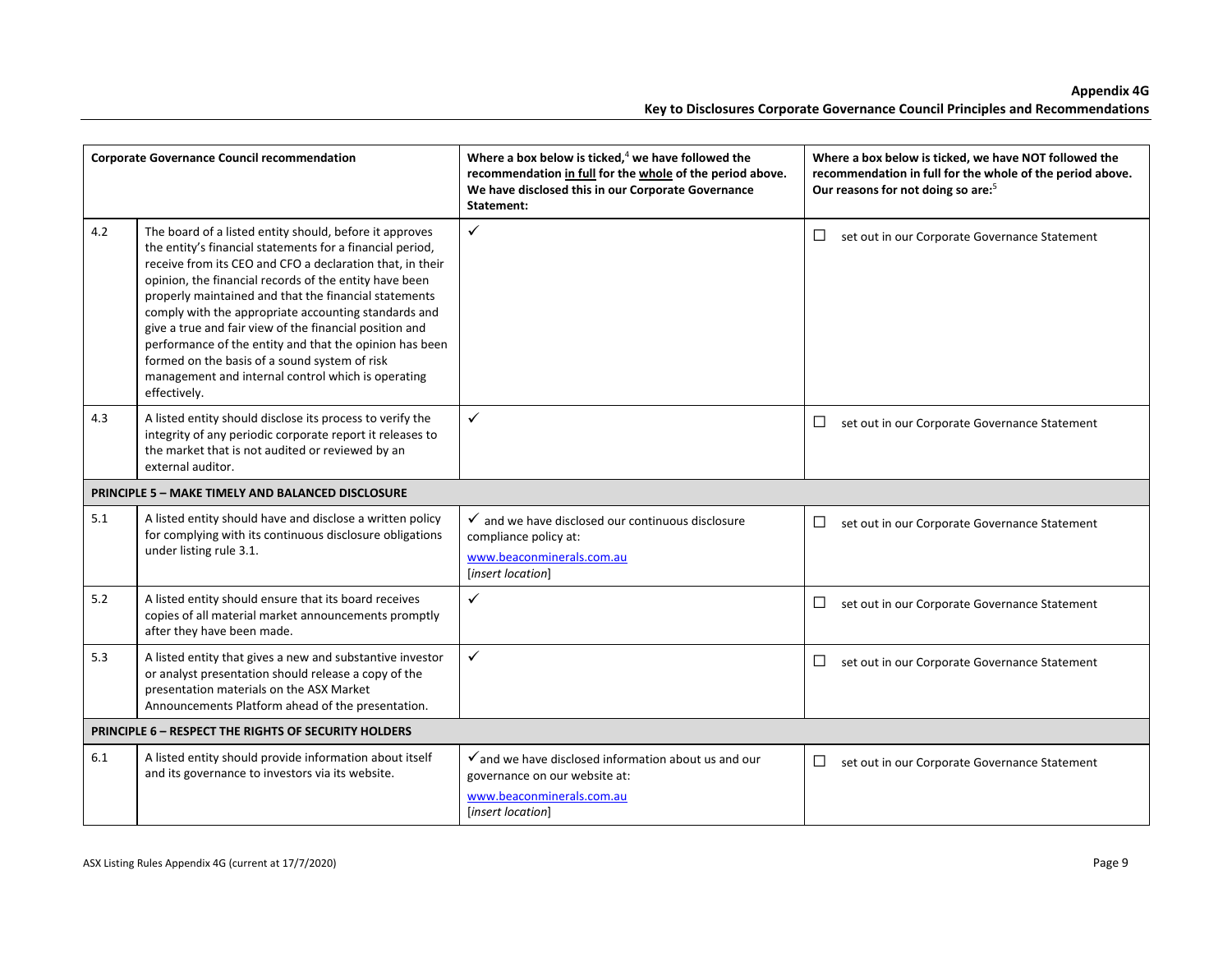|     | <b>Corporate Governance Council recommendation</b>                                                                                                                             | Where a box below is ticked, $4$ we have followed the<br>recommendation in full for the whole of the period above.<br>We have disclosed this in our Corporate Governance<br>Statement: | Where a box below is ticked, we have NOT followed the<br>recommendation in full for the whole of the period above.<br>Our reasons for not doing so are: <sup>5</sup> |
|-----|--------------------------------------------------------------------------------------------------------------------------------------------------------------------------------|----------------------------------------------------------------------------------------------------------------------------------------------------------------------------------------|----------------------------------------------------------------------------------------------------------------------------------------------------------------------|
| 6.2 | A listed entity should have an investor relations program<br>that facilitates effective two-way communication with<br>investors.                                               | ✓                                                                                                                                                                                      | set out in our Corporate Governance Statement                                                                                                                        |
| 6.3 | A listed entity should disclose how it facilitates and<br>encourages participation at meetings of security holders.                                                            | $\checkmark$ and we have disclosed how we facilitate and encourage<br>participation at meetings of security holders at:<br>www.beaconminerals.com.au<br>[insert location]              | set out in our Corporate Governance Statement<br>ப                                                                                                                   |
| 6.4 | A listed entity should ensure that all substantive<br>resolutions at a meeting of security holders are decided<br>by a poll rather than by a show of hands.                    | П                                                                                                                                                                                      | set out in our Corporate Governance Statement<br>✓                                                                                                                   |
| 6.5 | A listed entity should give security holders the option to<br>receive communications from, and send communications<br>to, the entity and its security registry electronically. | ✓                                                                                                                                                                                      | set out in our Corporate Governance Statement                                                                                                                        |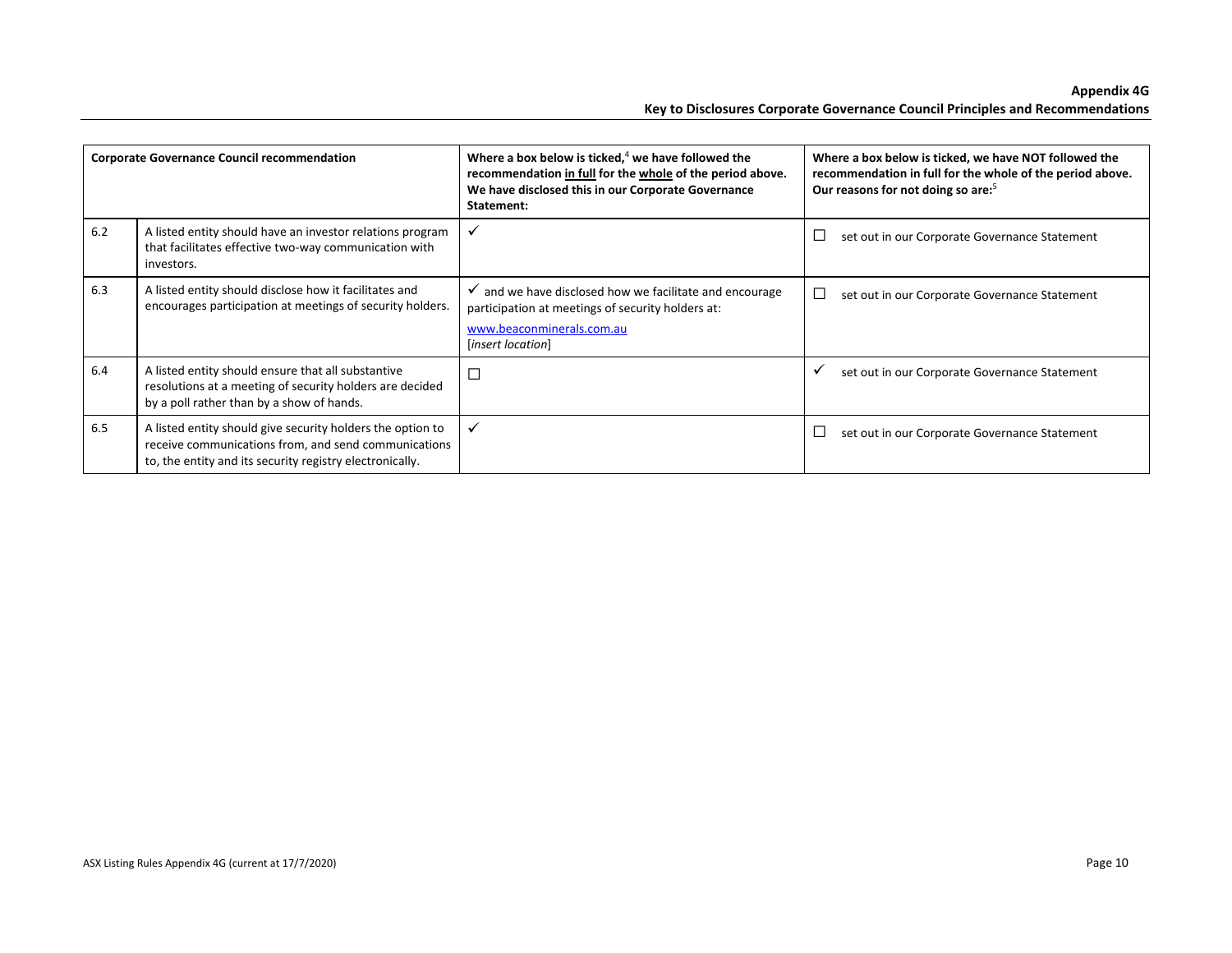|     | <b>Corporate Governance Council recommendation</b>                                                                                                                                                                                                                                                                                                                                                                                                                                                                                                                                                                                                                                                                                                                   | Where a box below is ticked, $4$ we have followed the<br>recommendation in full for the whole of the period above.<br>We have disclosed this in our Corporate Governance<br>Statement:                                                                                                                                                                                                                                                                                                                       | Where a box below is ticked, we have NOT followed the<br>recommendation in full for the whole of the period above.<br>Our reasons for not doing so are: <sup>5</sup> |
|-----|----------------------------------------------------------------------------------------------------------------------------------------------------------------------------------------------------------------------------------------------------------------------------------------------------------------------------------------------------------------------------------------------------------------------------------------------------------------------------------------------------------------------------------------------------------------------------------------------------------------------------------------------------------------------------------------------------------------------------------------------------------------------|--------------------------------------------------------------------------------------------------------------------------------------------------------------------------------------------------------------------------------------------------------------------------------------------------------------------------------------------------------------------------------------------------------------------------------------------------------------------------------------------------------------|----------------------------------------------------------------------------------------------------------------------------------------------------------------------|
|     | <b>PRINCIPLE 7 - RECOGNISE AND MANAGE RISK</b>                                                                                                                                                                                                                                                                                                                                                                                                                                                                                                                                                                                                                                                                                                                       |                                                                                                                                                                                                                                                                                                                                                                                                                                                                                                              |                                                                                                                                                                      |
| 7.1 | The board of a listed entity should:<br>have a committee or committees to oversee risk,<br>(a)<br>each of which:<br>has at least three members, a majority of<br>(1)<br>whom are independent directors; and<br>is chaired by an independent director,<br>(2)<br>and disclose:<br>the charter of the committee;<br>(3)<br>the members of the committee; and<br>(4)<br>as at the end of each reporting period, the<br>(5)<br>number of times the committee met<br>throughout the period and the individual<br>attendances of the members at those<br>meetings; or<br>if it does not have a risk committee or committees<br>(b)<br>that satisfy (a) above, disclose that fact and the<br>processes it employs for overseeing the entity's risk<br>management framework. | $\Box$<br>[If the entity complies with paragraph $(a)$ :]<br>and we have disclosed a copy of the charter of the<br>committee at:<br>[insert location]<br>and the information referred to in paragraphs (4) and (5) at:<br>[insert location]<br>[If the entity complies with paragraph (b):]<br>and we have disclosed the fact that we do not have a risk<br>committee or committees that satisfy (a) and the processes<br>we employ for overseeing our risk management framework<br>at:<br>[insert location] | set out in our Corporate Governance Statement<br>✓                                                                                                                   |
| 7.2 | The board or a committee of the board should:<br>review the entity's risk management framework at<br>(a)<br>least annually to satisfy itself that it continues to be<br>sound and that the entity is operating with due<br>regard to the risk appetite set by the board; and<br>disclose, in relation to each reporting period,<br>(b)<br>whether such a review has taken place.                                                                                                                                                                                                                                                                                                                                                                                     | $\checkmark$ and we have disclosed whether a review of the entity's<br>risk management framework was undertaken during the<br>reporting period at:<br>www.beaconminerals.com.au<br>[insert location]                                                                                                                                                                                                                                                                                                         | □<br>set out in our Corporate Governance Statement                                                                                                                   |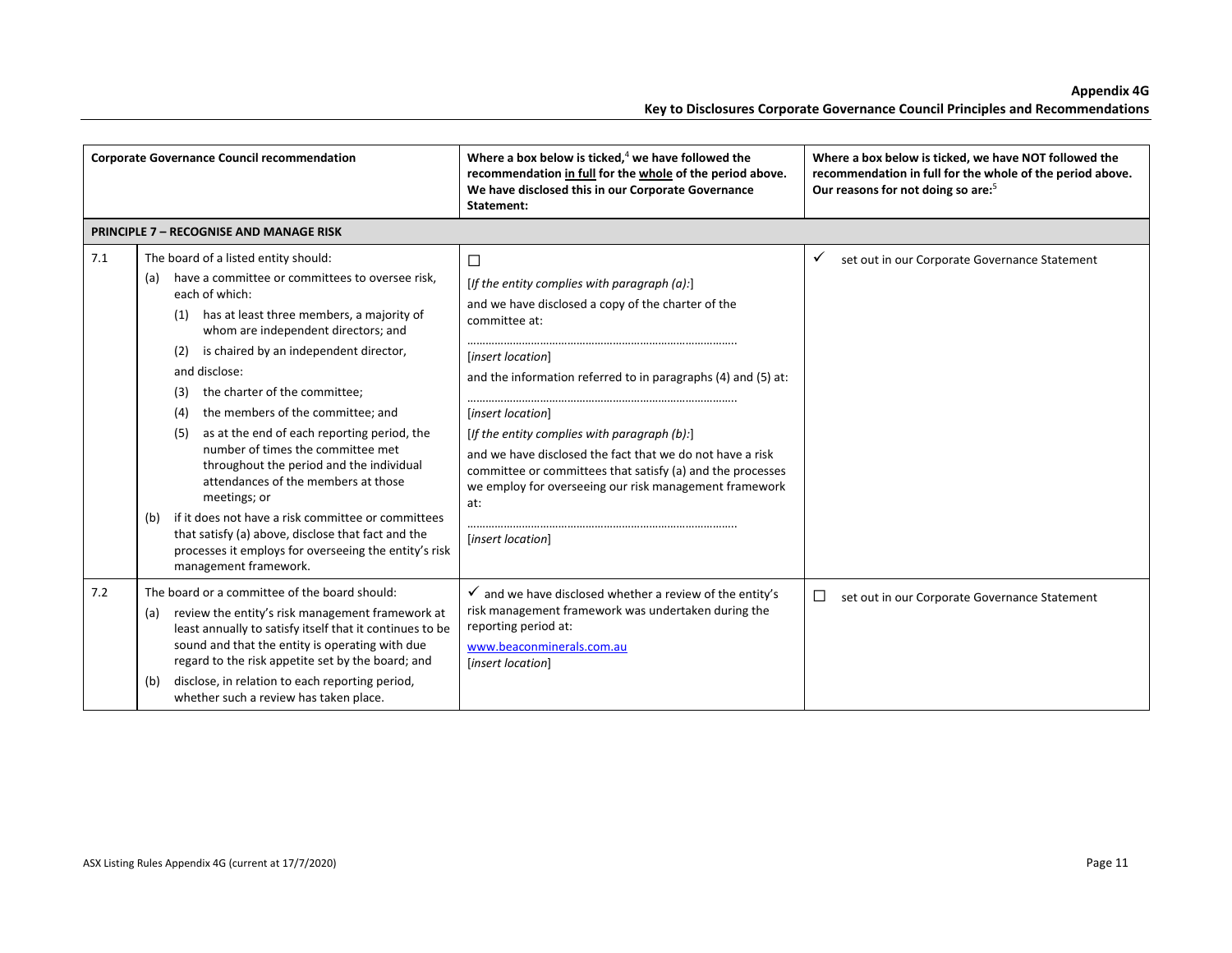|     | <b>Corporate Governance Council recommendation</b>                                                                                                                                                                                                                                                                                                                                          | Where a box below is ticked, $4$ we have followed the<br>recommendation in full for the whole of the period above.<br>We have disclosed this in our Corporate Governance<br>Statement:                                                                                                                                                                                                                                                                                                                        | Where a box below is ticked, we have NOT followed the<br>recommendation in full for the whole of the period above.<br>Our reasons for not doing so are: <sup>5</sup> |
|-----|---------------------------------------------------------------------------------------------------------------------------------------------------------------------------------------------------------------------------------------------------------------------------------------------------------------------------------------------------------------------------------------------|---------------------------------------------------------------------------------------------------------------------------------------------------------------------------------------------------------------------------------------------------------------------------------------------------------------------------------------------------------------------------------------------------------------------------------------------------------------------------------------------------------------|----------------------------------------------------------------------------------------------------------------------------------------------------------------------|
| 7.3 | A listed entity should disclose:<br>if it has an internal audit function, how the function<br>(a)<br>is structured and what role it performs; or<br>if it does not have an internal audit function, that<br>(b)<br>fact and the processes it employs for evaluating<br>and continually improving the effectiveness of its<br>governance, risk management and internal control<br>processes. | $\Box$<br>[If the entity complies with paragraph $(a)$ :]<br>and we have disclosed how our internal audit function is<br>structured and what role it performs at:<br>[insert location]<br>[If the entity complies with paragraph (b):]<br>and we have disclosed the fact that we do not have an<br>internal audit function and the processes we employ for<br>evaluating and continually improving the effectiveness of our<br>risk management and internal control processes at:<br><i>linsert locationl</i> | set out in our Corporate Governance Statement<br>✓                                                                                                                   |
| 7.4 | A listed entity should disclose whether it has any<br>material exposure to environmental or social risks and, if<br>it does, how it manages or intends to manage those<br>risks.                                                                                                                                                                                                            | $\checkmark$ and we have disclosed whether we have any material<br>exposure to environmental and social risks at:<br>www.beaconminerals.com.au<br>[insert location]<br>and, if we do, how we manage or intend to manage those<br>risks at:<br>www.beaconminerals.com.au<br>[insert location]                                                                                                                                                                                                                  | ப<br>set out in our Corporate Governance Statement                                                                                                                   |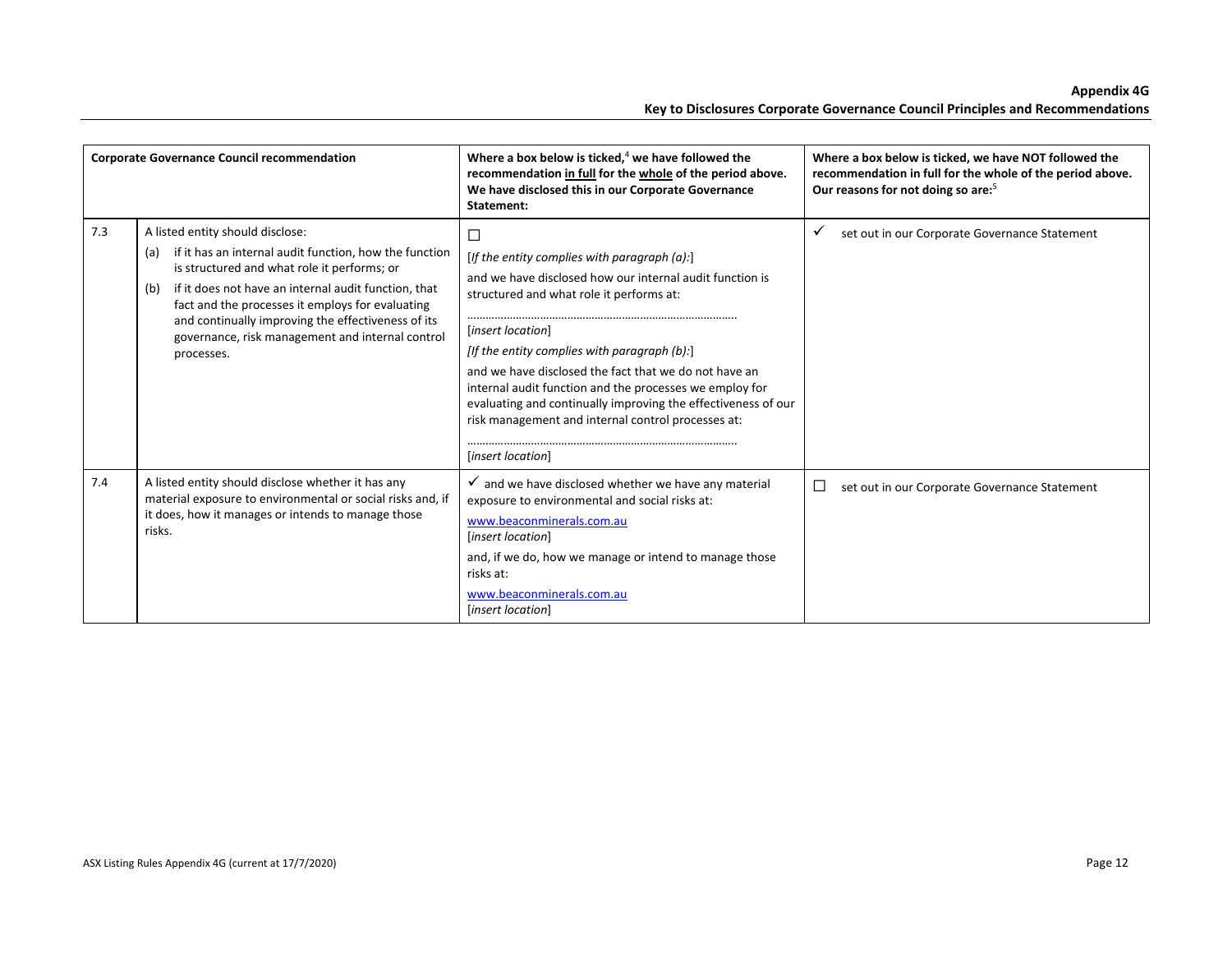| <b>Corporate Governance Council recommendation</b> |                                                                                                                                                                                                                                                                                                                                                                                                                                                                                            | Where a box below is ticked, $4$ we have followed the<br>recommendation in full for the whole of the period above.<br>We have disclosed this in our Corporate Governance<br>Statement:                                                                                                                                                                                                                                                                       | Where a box below is ticked, we have NOT followed the<br>recommendation in full for the whole of the period above.<br>Our reasons for not doing so are: <sup>5</sup> |  |  |  |  |
|----------------------------------------------------|--------------------------------------------------------------------------------------------------------------------------------------------------------------------------------------------------------------------------------------------------------------------------------------------------------------------------------------------------------------------------------------------------------------------------------------------------------------------------------------------|--------------------------------------------------------------------------------------------------------------------------------------------------------------------------------------------------------------------------------------------------------------------------------------------------------------------------------------------------------------------------------------------------------------------------------------------------------------|----------------------------------------------------------------------------------------------------------------------------------------------------------------------|--|--|--|--|
|                                                    | <b>PRINCIPLE 8 - REMUNERATE FAIRLY AND RESPONSIBLY</b>                                                                                                                                                                                                                                                                                                                                                                                                                                     |                                                                                                                                                                                                                                                                                                                                                                                                                                                              |                                                                                                                                                                      |  |  |  |  |
| 8.1                                                | The board of a listed entity should:                                                                                                                                                                                                                                                                                                                                                                                                                                                       | $\Box$                                                                                                                                                                                                                                                                                                                                                                                                                                                       | $\checkmark$<br>set out in our Corporate Governance Statement                                                                                                        |  |  |  |  |
|                                                    | have a remuneration committee which:<br>(a)<br>has at least three members, a majority of<br>(1)<br>whom are independent directors; and<br>is chaired by an independent director,<br>(2)<br>and disclose:<br>the charter of the committee;<br>(3)<br>the members of the committee; and<br>(4)<br>as at the end of each reporting period, the<br>(5)<br>number of times the committee met<br>throughout the period and the individual<br>attendances of the members at those<br>meetings; or | [If the entity complies with paragraph $(a)$ :]<br>and we have disclosed a copy of the charter of the<br>committee at:<br>[insert location]<br>and the information referred to in paragraphs (4) and (5) at:<br>[insert location]<br>[If the entity complies with paragraph (b):]<br>and we have disclosed the fact that we do not have a<br>remuneration committee and the processes we employ for<br>setting the level and composition of remuneration for |                                                                                                                                                                      |  |  |  |  |
|                                                    | if it does not have a remuneration committee,<br>(b)<br>disclose that fact and the processes it employs for<br>setting the level and composition of remuneration<br>for directors and senior executives and ensuring<br>that such remuneration is appropriate and not<br>excessive.                                                                                                                                                                                                        | directors and senior executives and ensuring that such<br>remuneration is appropriate and not excessive:<br>[insert location]                                                                                                                                                                                                                                                                                                                                |                                                                                                                                                                      |  |  |  |  |
| 8.2                                                | A listed entity should separately disclose its policies and<br>practices regarding the remuneration of non-executive<br>directors and the remuneration of executive directors<br>and other senior executives.                                                                                                                                                                                                                                                                              | $\checkmark$ and we have disclosed separately our remuneration<br>policies and practices regarding the remuneration of non-<br>executive directors and the remuneration of executive<br>directors and other senior executives at:<br>www.beaconminerals.com.au<br>[insert location]                                                                                                                                                                          | □<br>set out in our Corporate Governance Statement OR<br>$\Box$<br>we are an externally managed entity and this<br>recommendation is therefore not applicable        |  |  |  |  |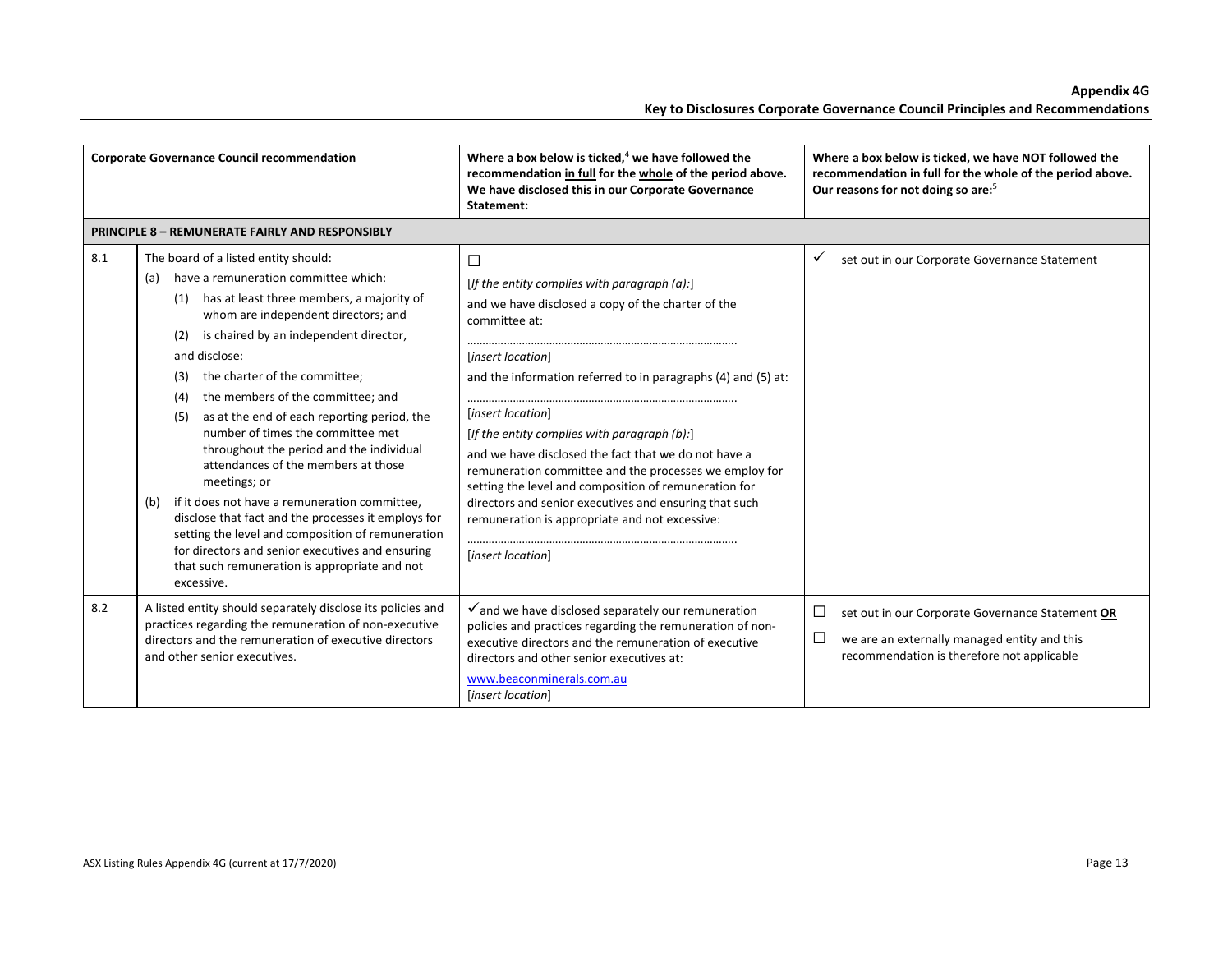|     | <b>Corporate Governance Council recommendation</b>                                                                                                                                                                                                                                                                                                       | Where a box below is ticked, $4$ we have followed the<br>recommendation in full for the whole of the period above.<br>We have disclosed this in our Corporate Governance<br>Statement: | Where a box below is ticked, we have NOT followed the<br>recommendation in full for the whole of the period above.<br>Our reasons for not doing so are: <sup>5</sup> |
|-----|----------------------------------------------------------------------------------------------------------------------------------------------------------------------------------------------------------------------------------------------------------------------------------------------------------------------------------------------------------|----------------------------------------------------------------------------------------------------------------------------------------------------------------------------------------|----------------------------------------------------------------------------------------------------------------------------------------------------------------------|
| 8.3 | A listed entity which has an equity-based remuneration<br>scheme should:<br>have a policy on whether participants are<br>(a)<br>permitted to enter into transactions (whether<br>through the use of derivatives or otherwise) which<br>limit the economic risk of participating in the<br>scheme: and<br>disclose that policy or a summary of it.<br>(b) | and we have disclosed our policy on this issue or a summary<br>of it at:<br>[insert location]                                                                                          | set out in our Corporate Governance Statement                                                                                                                        |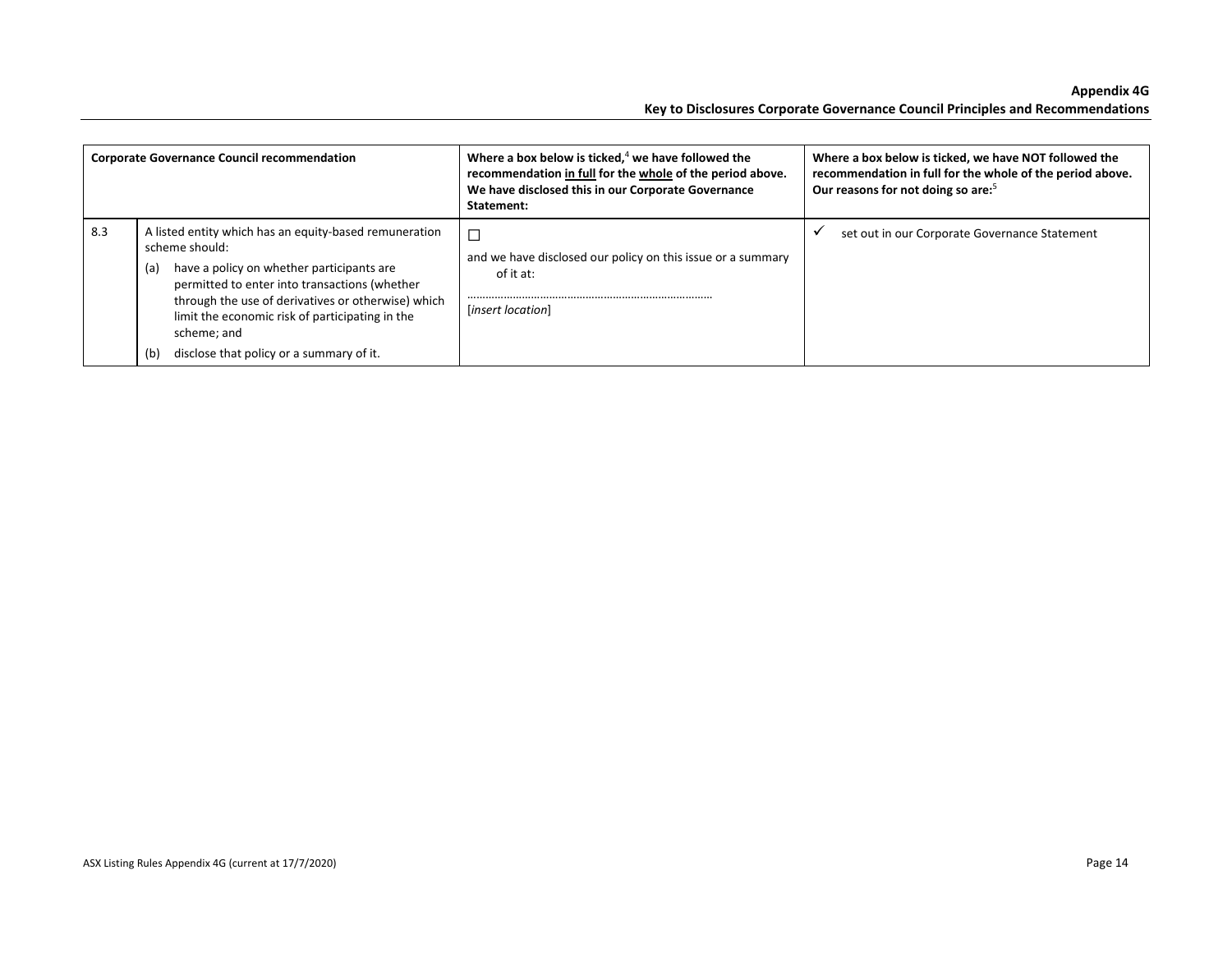#### **BEACON MINERALS LIMITED ACN 119 611 559 (Company)**

#### **CORPORATE GOVERNANCE STATEMENT**

#### **FOR THE FINANCIAL YEAR ENDING 30 JUNE 2020**

This Corporate Governance Statement is current as at 17 September 2020 and has been approved by the Board of the Company on that date.

This Corporate Governance Statement discloses the extent to which the Company has, during the financial year ending 30 June 2020, followed the recommendations set by the ASX Corporate Governance Council in its publication Corporate Governance Principles and Recommendations – <sup>4</sup>th Edition (**Recommendations**). The Recommendations are not mandatory, however the Recommendations that have not been followed for any part of the reporting period have been identified and reasons provided for not following them along with what (if any) alternative governance practices were adopted in lieu of the recommendation during that period.

The Company has adopted <sup>a</sup> Corporate Governance Plan which provides the written terms of reference for the Company's corporate governance duties.

Due to the current size and nature of the existing Board and the magnitude of the Company's operations, the Board does not consider that the Company will gain any benefit from individual Board committees and that its resources would be better utilised in other areas as the Board is of the strong view that the experience and skill set of the current Board is sufficient to perform these roles. Under the Company's Board Charter, the duties that would ordinarily be assigned to individual committees are currently carried out by the full Board under the written terms of reference for those committees.

The Company's Corporate Governance Plan is available on the Company's website at www.beaconminerals.com.au**.**

| <b>RECOMMENDATIONS (4TH EDITION)</b>                                                                                                                                                                                                                                                                                     | <b>COMPLY</b> | <b>EXPLANATION</b>                                                                                                                                                                                                                                                                                                                                                                                                                                                                                                                                                                                                                                                                                                                          |  |  |
|--------------------------------------------------------------------------------------------------------------------------------------------------------------------------------------------------------------------------------------------------------------------------------------------------------------------------|---------------|---------------------------------------------------------------------------------------------------------------------------------------------------------------------------------------------------------------------------------------------------------------------------------------------------------------------------------------------------------------------------------------------------------------------------------------------------------------------------------------------------------------------------------------------------------------------------------------------------------------------------------------------------------------------------------------------------------------------------------------------|--|--|
| Principle 1: Lay solid foundations for management and oversight                                                                                                                                                                                                                                                          |               |                                                                                                                                                                                                                                                                                                                                                                                                                                                                                                                                                                                                                                                                                                                                             |  |  |
| <b>Recommendation 1.1</b><br>A listed entity should have and disclose a board charter<br>(a)<br>which sets out the respective roles and responsibilities of the<br>Board, the Chair and management, and includes a<br>description of those matters expressly reserved to the Board<br>and those delegated to management. | <b>YES</b>    | The Company has adopted a Board Charter that sets out the specific roles and<br>responsibilities of the Board, the Chair and management and includes a<br>description of those matters expressly reserved to the Board and those<br>delegated to management.<br>The Board Charter sets out the specific responsibilities of the Board,<br>requirements as to the Board's composition, the roles and responsibilities of<br>the Chairman and Company Secretary, the establishment, operation and<br>management of Board Committees, Directors' access to Company records and<br>information, details of the Board's relationship with management, details of<br>the Board's performance review and details of the Board's disclosure policy. |  |  |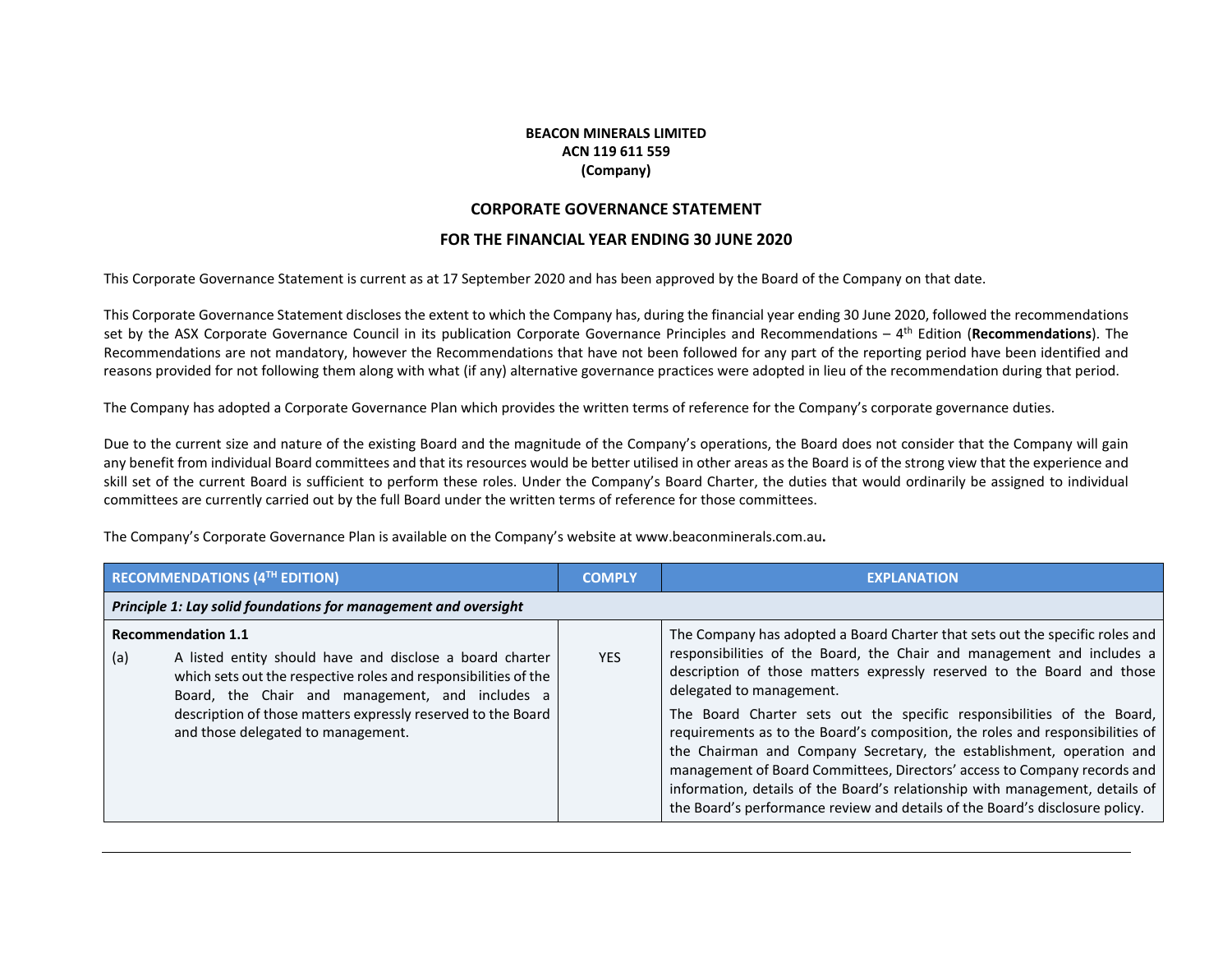| RECOMMENDATIONS (4TH EDITION) |                                                                                                                                                                                                                                                                                                                                                                    | <b>COMPLY</b> | <b>EXPLANATION</b>                                                                                                                                                                                                                                                                                                                                                                                                                                                                                                                                                                                                                                                                                                                                                                                                                                                                                                                                                                                                                                                                                                                                                                                |  |
|-------------------------------|--------------------------------------------------------------------------------------------------------------------------------------------------------------------------------------------------------------------------------------------------------------------------------------------------------------------------------------------------------------------|---------------|---------------------------------------------------------------------------------------------------------------------------------------------------------------------------------------------------------------------------------------------------------------------------------------------------------------------------------------------------------------------------------------------------------------------------------------------------------------------------------------------------------------------------------------------------------------------------------------------------------------------------------------------------------------------------------------------------------------------------------------------------------------------------------------------------------------------------------------------------------------------------------------------------------------------------------------------------------------------------------------------------------------------------------------------------------------------------------------------------------------------------------------------------------------------------------------------------|--|
|                               |                                                                                                                                                                                                                                                                                                                                                                    |               | A copy of the Company's Board Charter, which is part of the Company's<br>Corporate Governance Plan, is available on the Company's website.                                                                                                                                                                                                                                                                                                                                                                                                                                                                                                                                                                                                                                                                                                                                                                                                                                                                                                                                                                                                                                                        |  |
| (a)<br>(b)                    | <b>Recommendation 1.2</b><br>A listed entity should:<br>undertake appropriate checks before appointing a director<br>or senior executive or putting someone forward for election<br>as a Director; and<br>provide security holders with all material information in its<br>possession relevant to a decision on whether or not to elect<br>or re-elect a Director. | <b>YES</b>    | The Company has guidelines for the appointment and selection of the<br>(a)<br>Board and senior executives in its Corporate Governance Plan. The<br>Company's Nomination Committee Charter (in the Company's<br>Corporate Governance Plan) requires the Nomination Committee (or,<br>in its absence, the Board) to ensure appropriate checks (including<br>checks in respect of character, experience, education, criminal record<br>and bankruptcy history (as appropriate)) are undertaken before<br>appointing a person, or putting forward to security holders a<br>candidate for election, as a Director. In the event of an unsatisfactory<br>check, a Director is required to submit their resignation.<br>On 21 July 2020 the Company appointed a non-executive director. The<br>Company performed the appropriate checks before appointment.<br>Under the Nomination Committee Charter, all material information<br>(b)<br>relevant to a decision on whether or not to elect or re-elect a Director<br>has been and will be provided to security holders in the Notice of<br>Meeting containing the resolution to elect or re-elect a Director and<br>within the Company's annual report. |  |
|                               | <b>Recommendation 1.3</b><br>A listed entity should have a written agreement with each Director and<br>senior executive setting out the terms of their appointment.                                                                                                                                                                                                | <b>YES</b>    | The Company's Nomination Committee Charter requires the Nomination<br>Committee (or, in its absence, the Board) to ensure that each Director and<br>senior executive is personally a party to a written agreement with the<br>Company which sets out the terms of that Director's or senior executive's<br>appointment.<br>The Company has had written agreements with each of its Directors and senior<br>executives for the past financial year.                                                                                                                                                                                                                                                                                                                                                                                                                                                                                                                                                                                                                                                                                                                                                |  |
|                               | <b>Recommendation 1.4</b><br>The Company Secretary of a listed entity should be accountable<br>directly to the Board, through the Chair, on all matters to do with the<br>proper functioning of the Board.                                                                                                                                                         | <b>YES</b>    | The Board Charter outlines the roles, responsibility and accountability of the<br>Company Secretary. In accordance with this, the Company Secretary is<br>accountable directly to the Board, through the Chair, on all matters to do with<br>the proper functioning of the Board.                                                                                                                                                                                                                                                                                                                                                                                                                                                                                                                                                                                                                                                                                                                                                                                                                                                                                                                 |  |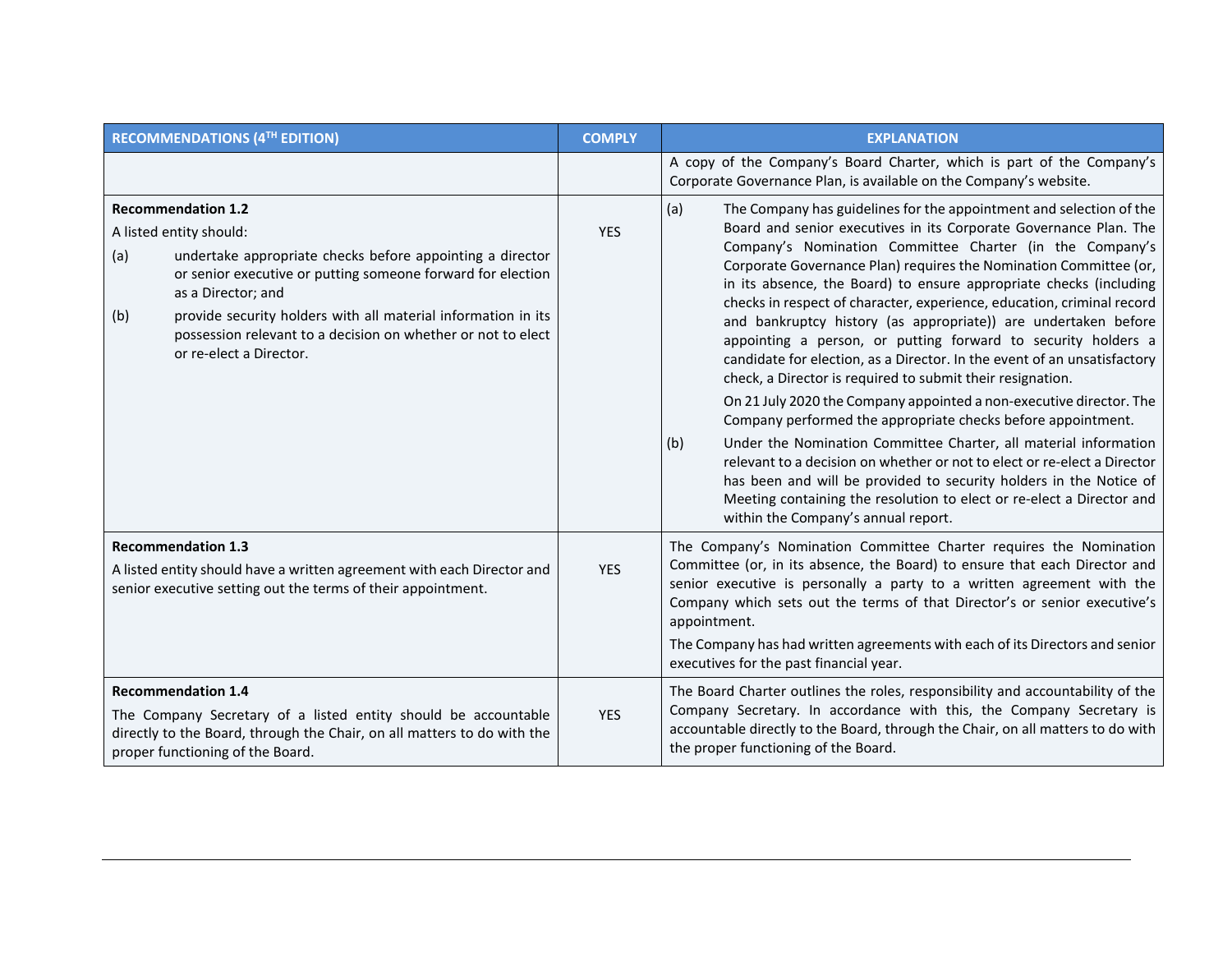|                   | <b>RECOMMENDATIONS (4TH EDITION)</b>                                                           |                       |                                                                                                                                                                                                                                                                                                                                                                                                                                                                                                                                                                                                                                                                                                                                                                                   | <b>COMPLY</b>    |                   | <b>EXPLANATION</b>                                                                                                                                                                                                                                                                                                                                                                                                                                                                                                                                                                                                                                                                                                                                                                                                                                                                                                                                                                                                                                                                                                                                                                                                                                                                                                                                                        |
|-------------------|------------------------------------------------------------------------------------------------|-----------------------|-----------------------------------------------------------------------------------------------------------------------------------------------------------------------------------------------------------------------------------------------------------------------------------------------------------------------------------------------------------------------------------------------------------------------------------------------------------------------------------------------------------------------------------------------------------------------------------------------------------------------------------------------------------------------------------------------------------------------------------------------------------------------------------|------------------|-------------------|---------------------------------------------------------------------------------------------------------------------------------------------------------------------------------------------------------------------------------------------------------------------------------------------------------------------------------------------------------------------------------------------------------------------------------------------------------------------------------------------------------------------------------------------------------------------------------------------------------------------------------------------------------------------------------------------------------------------------------------------------------------------------------------------------------------------------------------------------------------------------------------------------------------------------------------------------------------------------------------------------------------------------------------------------------------------------------------------------------------------------------------------------------------------------------------------------------------------------------------------------------------------------------------------------------------------------------------------------------------------------|
| (a)<br>(b)<br>(c) | <b>Recommendation 1.5</b><br>A listed entity should:<br>generally; and<br>(i)<br>(ii)<br>(iii) | either:<br>(A)<br>(B) | have and disclose a diversity policy;<br>through its board or a committee of the board set<br>measurable objectives for achieving gender diversity in the<br>composition of its board, senior executives and workforce<br>disclose in relation to each reporting period:<br>the measurable objectives set for that period to<br>achieve gender diversity;<br>the entity's progress towards achieving those<br>objectives; and<br>the respective proportions of men and<br>women on the Board, in senior executive<br>positions and across the whole<br>workforce (including how the entity has<br>defined "senior executive" for these<br>purposes); or<br>if the entity is a "relevant employer"<br>under the Workplace Gender Equality<br>Act, the entity's most recent "Gender | <b>PARTIALLY</b> | (a)<br>(b)<br>(c) | The Company has adopted a Diversity Policy which provides a<br>framework for the Company to establish, achieve and measure<br>diversity objectives, including in respect of gender diversity. The<br>Diversity Policy is available, as part of the Corporate Governance Plan,<br>on the Company's website.<br>The Diversity Policy allows the Board to set measurable gender<br>diversity objectives, if considered appropriate and to continually<br>monitor both the objectives, if any have been set, and the Company's<br>progress in achieving them.<br>The Board did not set measurable gender diversity objectives for the<br>past financial year, because:<br>(i) On appointment of a new directors or senior executives, the<br>Board considered the application of the measurable diversity<br>objectives and determined that, given the size of the<br>Company and the Board, reqiuring specified objectectives to<br>be met, unduly limits the Company from applying the<br>Diversity Policy as a whole and the Company's policy of<br>appointing the best person for the job; and<br>(ii) the respective proportions of men and women on the Board,<br>in senior executive positions and across the whole<br>organisation (including how the entity has defined "senior<br>executive" for these purposes) for the past financial year is<br>disclosed below: |
|                   |                                                                                                |                       | Equality Indicators", as defined in the<br>Workplace Gender Equality Act.                                                                                                                                                                                                                                                                                                                                                                                                                                                                                                                                                                                                                                                                                                         |                  |                   | • 25% of the Board<br>• 20% Senior Management                                                                                                                                                                                                                                                                                                                                                                                                                                                                                                                                                                                                                                                                                                                                                                                                                                                                                                                                                                                                                                                                                                                                                                                                                                                                                                                             |
|                   |                                                                                                |                       |                                                                                                                                                                                                                                                                                                                                                                                                                                                                                                                                                                                                                                                                                                                                                                                   |                  |                   | • 19% of the Company's total workforce                                                                                                                                                                                                                                                                                                                                                                                                                                                                                                                                                                                                                                                                                                                                                                                                                                                                                                                                                                                                                                                                                                                                                                                                                                                                                                                                    |
| (a)               | <b>Recommendation 1.6</b><br>A listed entity should:<br>Directors; and                         |                       | have and disclose a process for periodically evaluating the<br>performance of the Board, its committees and individual                                                                                                                                                                                                                                                                                                                                                                                                                                                                                                                                                                                                                                                            | <b>YES</b>       | (a)               | The Company's Nomination Committee (or, in its absence, the Board)<br>is responsible for evaluating the performance of the Board, its<br>committees and individual Directors on an annual basis. It may do so<br>with the aid of an independent advisor. The process for this is set out<br>in the Company's Corporate Governance Plan, which is available on<br>the Company's website.                                                                                                                                                                                                                                                                                                                                                                                                                                                                                                                                                                                                                                                                                                                                                                                                                                                                                                                                                                                   |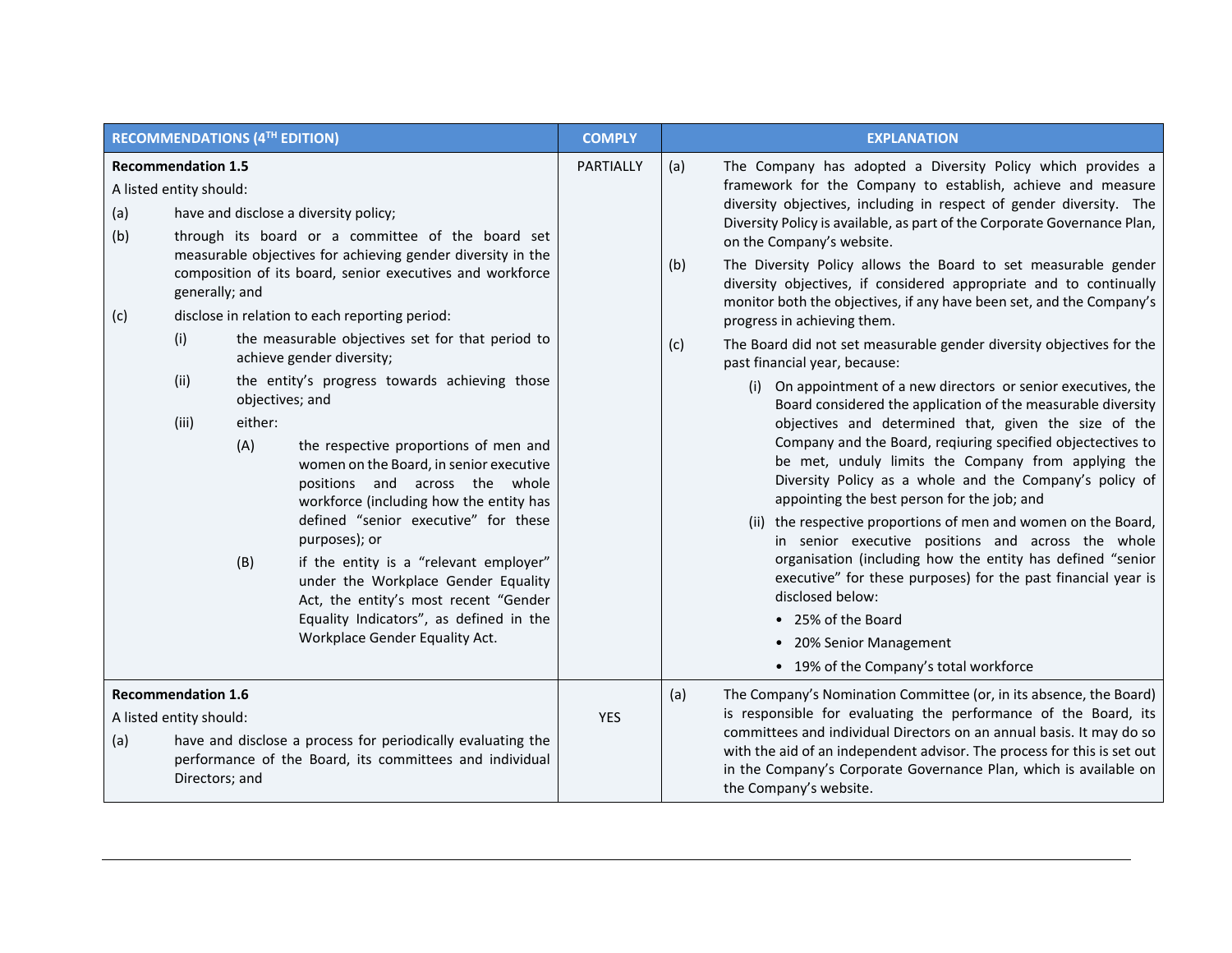| RECOMMENDATIONS (4TH EDITION) |                                                      |                                                                                                                                                                    | <b>COMPLY</b> |     | <b>EXPLANATION</b>                                                                                                                                                                                                                                                                                                                                                                    |
|-------------------------------|------------------------------------------------------|--------------------------------------------------------------------------------------------------------------------------------------------------------------------|---------------|-----|---------------------------------------------------------------------------------------------------------------------------------------------------------------------------------------------------------------------------------------------------------------------------------------------------------------------------------------------------------------------------------------|
| (b)                           |                                                      | disclose for each reporting period whether a performance<br>evaluation has been undertaken in accordance with that<br>process during or in respect of that period. |               | (b) | The Company's Corporate Governance Plan requires the Company to<br>disclose whether or not performance evaluations were conducted<br>during the relevant reporting period. The Company has not completed<br>performance evaluations in respect of the Board, its committees (if<br>any) and individual Directors for the past financial year in accordance<br>with the above process. |
|                               | <b>Recommendation 1.7</b><br>A listed entity should: |                                                                                                                                                                    | <b>YES</b>    | (a) | The Company's Nomination Committee (or, in its absence, the Board)<br>is responsible for evaluating the performance of the Company's senior                                                                                                                                                                                                                                           |
| (a)                           | and                                                  | have and disclose a process for evaluating the performance<br>of its senior executives at least once every reporting period;                                       |               |     | executives on an annual basis. The Company's Remuneration<br>Committee (or, in its absence, the Board) is responsible for evaluating<br>the remuneration of the Company's senior executives on an annual<br>basis. A senior executive, for these purposes, means key management                                                                                                       |
| (b)                           |                                                      | disclose for each reporting period whether a performance<br>evaluation has been undertaken in accordance with that<br>process during or in respect of that period. |               |     | personnel (as defined in the Corporations Act) other than a non-<br>executive Director.                                                                                                                                                                                                                                                                                               |
|                               |                                                      |                                                                                                                                                                    |               |     | The applicable processes for these evaluations can be found in the<br>Company's Corporate Governance Plan, which is available on the<br>Company's website.                                                                                                                                                                                                                            |
|                               |                                                      |                                                                                                                                                                    |               | (b) | The Company has not completed performance evaluations in respect<br>of the senior executives (if any) for the past financial year in<br>accordance with the applicable processes.                                                                                                                                                                                                     |
|                               |                                                      | Principle 2: Structure the Board to be effective and add value                                                                                                     |               |     |                                                                                                                                                                                                                                                                                                                                                                                       |
|                               | <b>Recommendation 2.1</b>                            | The Board of a listed entity should:                                                                                                                               | PARTIALLY     | (a) | The Company did not have a Nomination Committee for the past<br>financial year, the duties of the Nomination Committee are performed                                                                                                                                                                                                                                                  |
| (a)                           |                                                      | have a nomination committee which:                                                                                                                                 |               |     | by the Board.<br>The Company's Nomination Committee Charter provides for the                                                                                                                                                                                                                                                                                                          |
|                               | (i)                                                  | has at least three members, a majority of whom<br>are independent Directors; and                                                                                   |               | (b) | creation of a Nomination Committee (if it is considered it will benefit<br>the Company), with at least three members, a majority of whom are                                                                                                                                                                                                                                          |
|                               | (ii)                                                 | is chaired by an independent Director,                                                                                                                             |               |     | independent Directors, and which must be chaired by an independent                                                                                                                                                                                                                                                                                                                    |
|                               | and disclose:                                        |                                                                                                                                                                    |               |     | Director                                                                                                                                                                                                                                                                                                                                                                              |
|                               | (iii)                                                | the charter of the committee;                                                                                                                                      |               |     |                                                                                                                                                                                                                                                                                                                                                                                       |
|                               | (iv)                                                 | the members of the committee; and                                                                                                                                  |               |     |                                                                                                                                                                                                                                                                                                                                                                                       |
|                               | (v)                                                  | as at the end of each reporting period, the number<br>of times the committee met throughout the period                                                             |               |     |                                                                                                                                                                                                                                                                                                                                                                                       |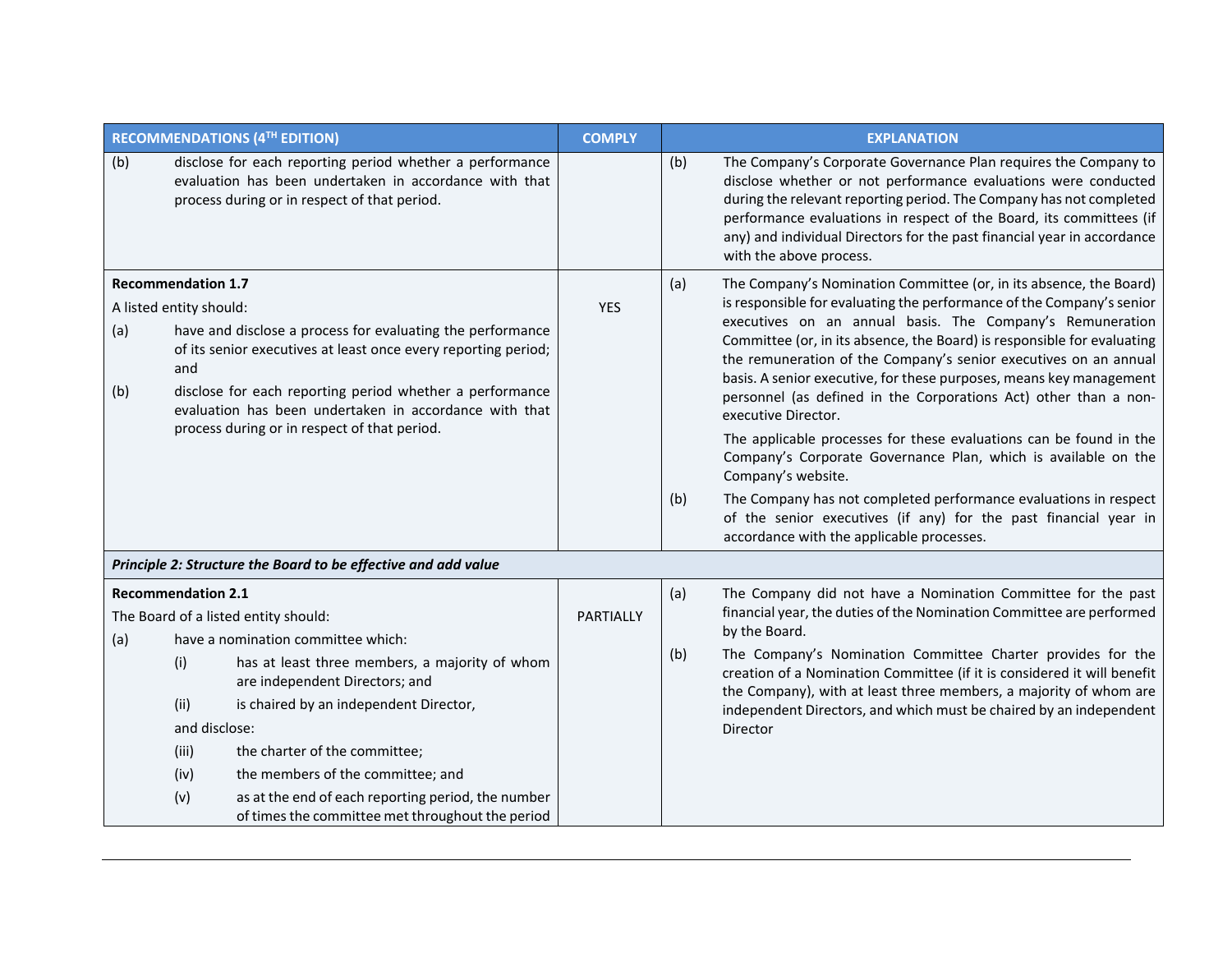| RECOMMENDATIONS (4TH EDITION)                                                                                                                                                                                                                                                                                                                                                                                               | <b>COMPLY</b> | <b>EXPLANATION</b>                                                                                                                                                                                                                                                                                                                                                                                                                                                                                                                                                                                                                                                                                                                                                                                                                                                                                                                                                                                                                 |
|-----------------------------------------------------------------------------------------------------------------------------------------------------------------------------------------------------------------------------------------------------------------------------------------------------------------------------------------------------------------------------------------------------------------------------|---------------|------------------------------------------------------------------------------------------------------------------------------------------------------------------------------------------------------------------------------------------------------------------------------------------------------------------------------------------------------------------------------------------------------------------------------------------------------------------------------------------------------------------------------------------------------------------------------------------------------------------------------------------------------------------------------------------------------------------------------------------------------------------------------------------------------------------------------------------------------------------------------------------------------------------------------------------------------------------------------------------------------------------------------------|
| and the individual attendances of the members at<br>those meetings; or<br>(b)<br>if it does not have a nomination committee, disclose that fact<br>and the processes it employs to address Board succession<br>issues and to ensure that the Board has the appropriate<br>balance of skills, knowledge, experience, independence and<br>diversity to enable it to discharge its duties and<br>responsibilities effectively. |               | (c)<br>The Company did not have a Nomination Committee for the past<br>financial year as the Board did not consider the Company would<br>benefit from its establishment. In accordance with the Company's<br>Board Charter, the Board carries out the duties that would ordinarily<br>be carried out by the Nomination Committee under the Nomination<br>Committee Charter, including the following processes to address<br>succession issues and to ensure the Board has the appropriate<br>balance of skills, experience, independence and knowledge of the<br>entity to enable it to discharge its duties and responsibilities<br>effectively:<br>(i)<br>devoting time to discuss Board succession issues and<br>updating the Company's Board skills matrix; and<br>(ii)<br>all Board members being involved in the Company's<br>nomination process, to the maximum extent permitted under<br>the Corporations Act and ASX Listing Rules.                                                                                       |
| <b>Recommendation 2.2</b><br>A listed entity should have and disclose a Board skills matrix setting out<br>the mix of skills that the Board currently has or is looking to achieve in<br>its membership.                                                                                                                                                                                                                    | <b>YES</b>    | Under the Nomination Committee Charter (in the Company's Corporate<br>Governance Plan), the Nomination Committee (or, in its absence, the Board) is<br>required to prepare a Board skills matrix setting out the mix of skills that the<br>Board currently has (or is looking to achieve) and to review this at least<br>annually against the Company's Board skills matrix to ensure the appropriate<br>mix of skills to discharge its obligations effectively and to add value and to<br>ensure the Board has the ability to deal with new and emerging business and<br>governance issues.<br>The Company has, for the past financial year, had a Board skill matrix setting<br>out the mix of skills and diversity that the Board currently has or is looking to<br>achieve in its membership. The Board has a skills matrix covering the following<br>key areas of knowledge and expertise:<br>Mine and Project Development<br>$\bullet$<br>Metallurgy<br>Health, Safety and Environment<br>Commercial<br>Finance (Accounting) |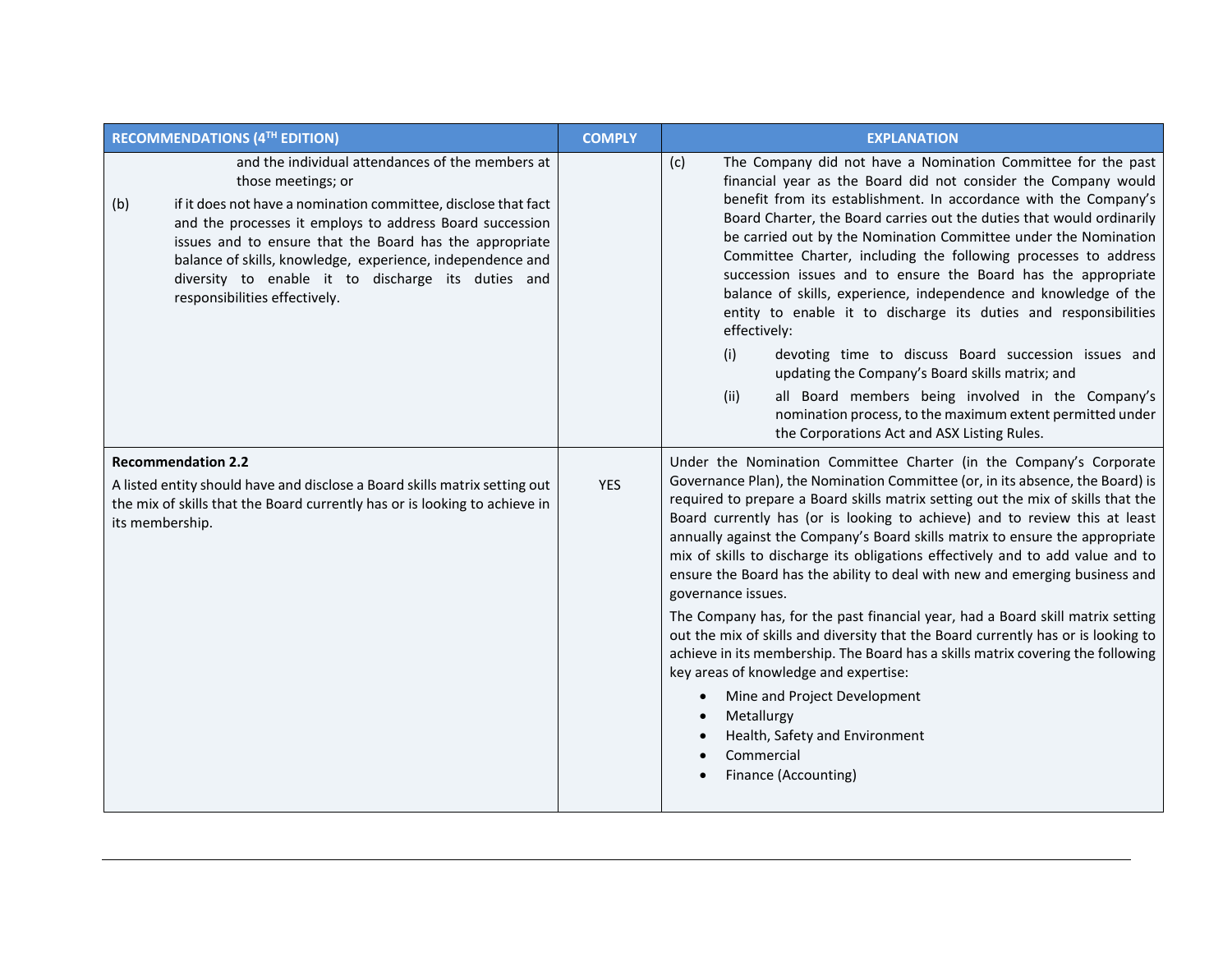| RECOMMENDATIONS (4TH EDITION) |                                                                                                                                                                                                                                                                                                          | <b>COMPLY</b> | <b>EXPLANATION</b>                                                                                                                                                                                                                                                                                                                                                |  |
|-------------------------------|----------------------------------------------------------------------------------------------------------------------------------------------------------------------------------------------------------------------------------------------------------------------------------------------------------|---------------|-------------------------------------------------------------------------------------------------------------------------------------------------------------------------------------------------------------------------------------------------------------------------------------------------------------------------------------------------------------------|--|
|                               |                                                                                                                                                                                                                                                                                                          |               | The Board Charter requires the disclosure of each Board member's<br>qualifications and expertise. Full details as to each Director and senior<br>executive's relevant skills and experience are available in the Company's<br>Annual Report and on the Company's website.                                                                                         |  |
| <b>Recommendation 2.3</b>     |                                                                                                                                                                                                                                                                                                          |               | (a)<br>The Board Charter requires the disclosure of the names of Directors<br>considered by the Board to be independent. The Board considers the                                                                                                                                                                                                                  |  |
| (a)                           | A listed entity should disclose:<br>the names of the Directors considered by the Board to be                                                                                                                                                                                                             | <b>YES</b>    | following Directors to be independent:                                                                                                                                                                                                                                                                                                                            |  |
|                               | independent Directors;                                                                                                                                                                                                                                                                                   |               | Sarah Shipway                                                                                                                                                                                                                                                                                                                                                     |  |
| (b)                           | if a Director has an interest, position or relationship of the                                                                                                                                                                                                                                           |               | Rodney Johns                                                                                                                                                                                                                                                                                                                                                      |  |
|                               | type described in Box 2.3 of the ASX Corporate Governance<br>Principles and Recommendations (4th Edition), but the<br>Board is of the opinion that it does not compromise the<br>independence of the Director, the nature of the interest,<br>position or relationship in question and an explanation of |               | It has been proposed that Mr Rodney Johns be issued unlisted options<br>(b)<br>in the Company. However the Company does not believe that the<br>issue of these options affects the independence of Mr Johns, and his<br>capacity to bring independent judgement to bear on issues before the<br>Board and to act in the best interests of the Company as a whole. |  |
| (c)                           | why the Board is of that opinion; and<br>the length of service of each Director                                                                                                                                                                                                                          |               | The Company's Annual Report discloses the length of service of each<br>(c)<br>Director, as at the end of each financial year.                                                                                                                                                                                                                                     |  |
| <b>Recommendation 2.4</b>     |                                                                                                                                                                                                                                                                                                          |               | The Company's Board Charter requires that, where practical, the majority of                                                                                                                                                                                                                                                                                       |  |
|                               | A majority of the Board of a listed entity should be independent                                                                                                                                                                                                                                         | <b>NO</b>     | the Board should be independent.                                                                                                                                                                                                                                                                                                                                  |  |
| Directors.                    |                                                                                                                                                                                                                                                                                                          |               | There was not an independent majority of the Board for the past financial year.                                                                                                                                                                                                                                                                                   |  |
|                               |                                                                                                                                                                                                                                                                                                          |               | The Board did not consider an independent majority of the Board was<br>appropriate for the past financial year given:                                                                                                                                                                                                                                             |  |
|                               |                                                                                                                                                                                                                                                                                                          |               | Each of the Directors' can make, and do make, quality and<br>(a)<br>independent judgements in the best interests of the Company;                                                                                                                                                                                                                                  |  |
|                               |                                                                                                                                                                                                                                                                                                          |               | Any Director who has a conflict of interest in relation to a particular<br>(b)<br>item of business must declare their conflict and abstain from voting or<br>participating in Board deliberations to which conflict of interest<br>relates.                                                                                                                       |  |
|                               |                                                                                                                                                                                                                                                                                                          |               | The Board has taken the following steps to structure the Board to add value<br>despite not having an independent majority of Directors:                                                                                                                                                                                                                           |  |
|                               |                                                                                                                                                                                                                                                                                                          |               | Directors have the skills to perform their roles diligently;<br>(a)                                                                                                                                                                                                                                                                                               |  |
|                               |                                                                                                                                                                                                                                                                                                          |               | Each director makes quality and independent judgments in the best<br>(b)<br>interest of the Company; and                                                                                                                                                                                                                                                          |  |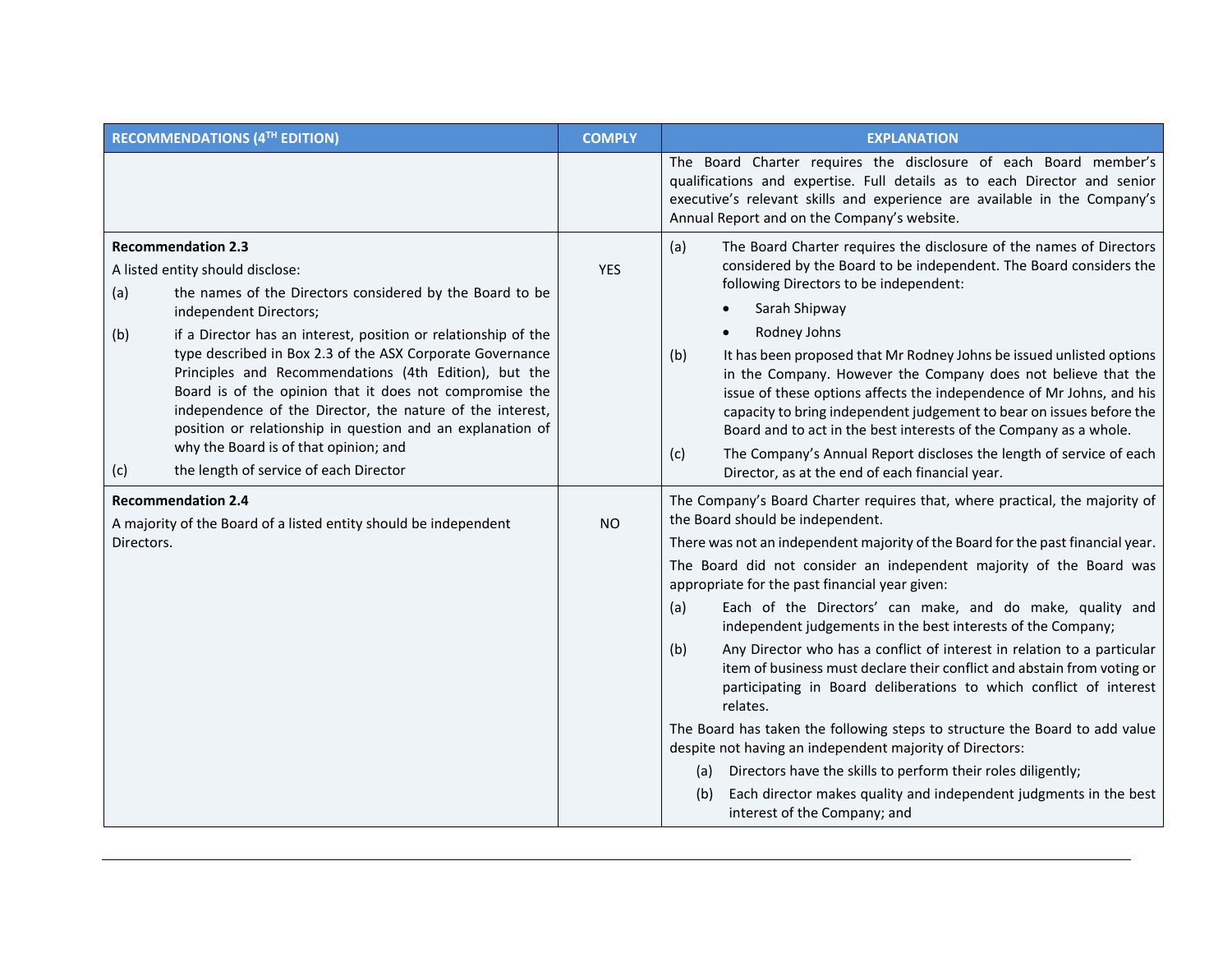| <b>RECOMMENDATIONS (4TH EDITION)</b>                                                                                                                                                                                                                                                       | <b>COMPLY</b> | <b>EXPLANATION</b>                                                                                                                                                                                                                                                                                                                                                                                                                                                                        |
|--------------------------------------------------------------------------------------------------------------------------------------------------------------------------------------------------------------------------------------------------------------------------------------------|---------------|-------------------------------------------------------------------------------------------------------------------------------------------------------------------------------------------------------------------------------------------------------------------------------------------------------------------------------------------------------------------------------------------------------------------------------------------------------------------------------------------|
|                                                                                                                                                                                                                                                                                            |               | The Board is aware of any actual or perceived conflict of interests.<br>(c)<br>During the year ended 30 June 2020 the Board comprised of 4 directors of                                                                                                                                                                                                                                                                                                                                   |
|                                                                                                                                                                                                                                                                                            |               | whom 1 was considered to be independent.                                                                                                                                                                                                                                                                                                                                                                                                                                                  |
|                                                                                                                                                                                                                                                                                            |               | The Board currently comprises a total of 5 directors, the Board would consider<br>2 directors to be independent.                                                                                                                                                                                                                                                                                                                                                                          |
| <b>Recommendation 2.5</b><br>The Chair of the Board of a listed entity should be an independent                                                                                                                                                                                            | PARTIALLY     | The Board Charter provides that, where practical, the Chair of the Board should<br>be an independent Director and should not be the Managing Director.                                                                                                                                                                                                                                                                                                                                    |
| Director and, in particular, should not be the same person as the CEO<br>of the entity.                                                                                                                                                                                                    |               | The Chair of the Company during the past financial year was not an<br>independent Director. The Chair of the Company was not the Managing<br>Director.                                                                                                                                                                                                                                                                                                                                    |
|                                                                                                                                                                                                                                                                                            |               | The Board did not have an independent Chair because it was not feasible due<br>to the company's current Board structure.                                                                                                                                                                                                                                                                                                                                                                  |
| <b>Recommendation 2.6</b>                                                                                                                                                                                                                                                                  |               | In accordance with the Company's Board Charter, the Nominations Committee                                                                                                                                                                                                                                                                                                                                                                                                                 |
| A listed entity should have a program for inducting new Directors and<br>for periodically reviewing whether there is a need for existing directors<br>to undertake professional development to maintain the skills and<br>knowledge needed to perform their role as Directors effectively. | <b>YES</b>    | (or, in its absence, the Board) is responsible for the approval and review of<br>induction and continuing professional development programs and procedures<br>for Directors to ensure that they can effectively discharge their responsibilities.<br>The Company Secretary is responsible for facilitating inductions and<br>professional development including receiving briefings on material<br>developments in laws, regulations and accounting standards relevant to the<br>Company. |
| Principle 3: Instil a culture of acting lawfully, ethically and responsibly                                                                                                                                                                                                                |               |                                                                                                                                                                                                                                                                                                                                                                                                                                                                                           |
| <b>Recommendation 3.1</b><br>A listed entity should articulate and disclose its values.                                                                                                                                                                                                    | <b>YES</b>    | (a)<br>The Company and its subsidiary companies are committed to<br>conducting all of its business activities fairly, honestly with a high level<br>of integrity, and in compliance with all applicable laws, rules and<br>regulations. The Board, management and employees are dedicated to<br>high ethical standards and recognise and support the Company's<br>commitment to compliance with these standards.                                                                          |
|                                                                                                                                                                                                                                                                                            |               | The Company's values are set out in its Code of Conduct (which forms<br>(b)<br>part of the Corporate Governance Plan) and are available on the<br>Company's website. All employees are given appropriate training on<br>the Company's values and senior executives will continually reference<br>such values.                                                                                                                                                                             |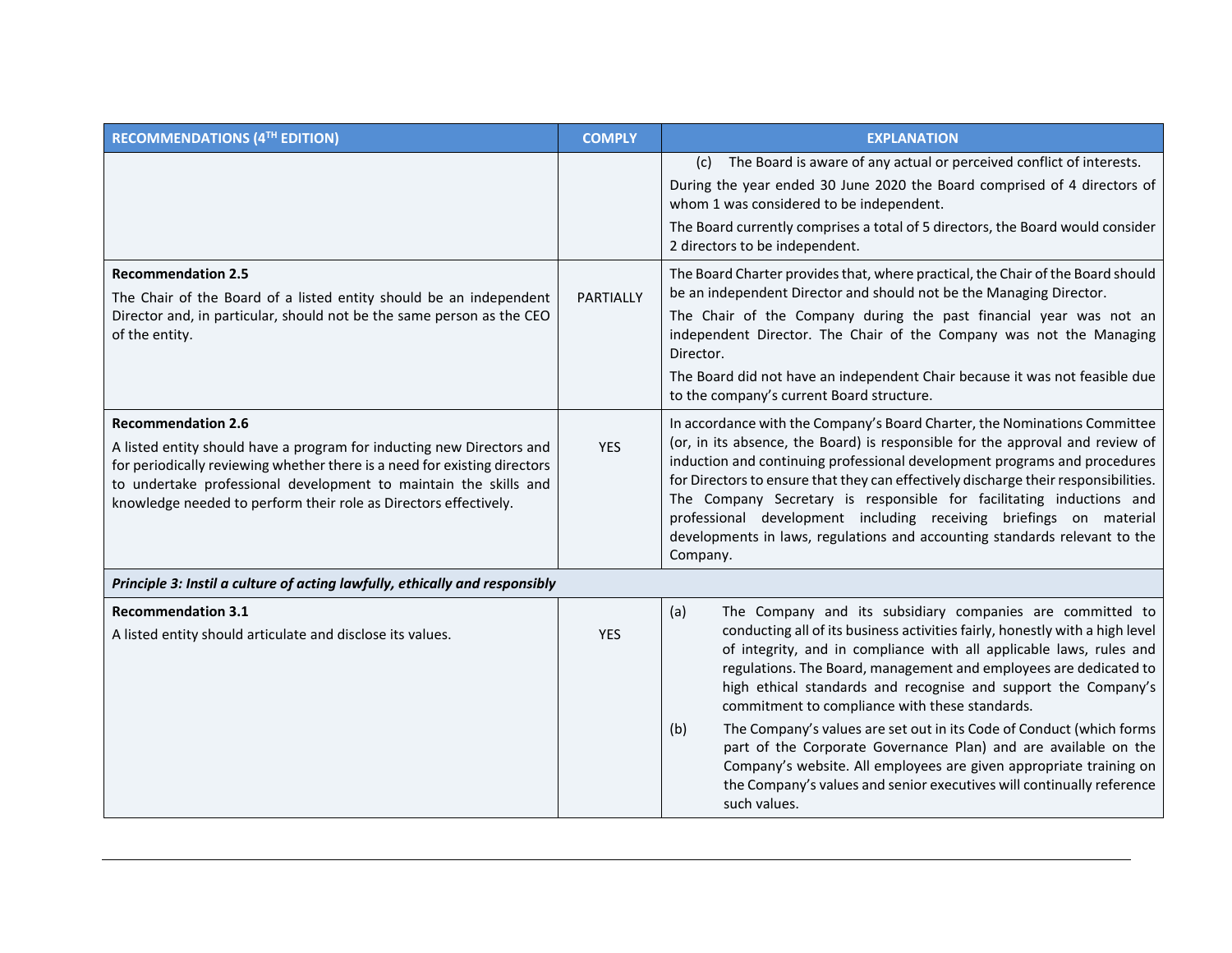|            |                                                                            | RECOMMENDATIONS (4TH EDITION)                                                                                                                                                                                                                                                                                                                                                                                     | <b>COMPLY</b> | <b>EXPLANATION</b>                                                                                                                                                                                                                                                                                                                                                                                                                                                                                                                                                                                                                                                                                                                                                                                             |  |
|------------|----------------------------------------------------------------------------|-------------------------------------------------------------------------------------------------------------------------------------------------------------------------------------------------------------------------------------------------------------------------------------------------------------------------------------------------------------------------------------------------------------------|---------------|----------------------------------------------------------------------------------------------------------------------------------------------------------------------------------------------------------------------------------------------------------------------------------------------------------------------------------------------------------------------------------------------------------------------------------------------------------------------------------------------------------------------------------------------------------------------------------------------------------------------------------------------------------------------------------------------------------------------------------------------------------------------------------------------------------------|--|
| (a)<br>(b) | <b>Recommendation 3.2</b><br>A listed entity should:                       | have and disclose a code of conduct for its Directors, senior<br>executives and employees; and<br>ensure that the Board or a committee of the Board is<br>informed of any material breaches of that code.                                                                                                                                                                                                         | <b>YES</b>    | The Company's Corporate Code of Conduct applies to the Company's<br>(a)<br>Directors, senior executives and employees.<br>The Company's Corporate Code of Conduct (which forms part of the<br>(b)<br>Company's Corporate Governance Plan) is available on the Company's<br>website. Any material breaches of the Code of Conduct are reported<br>to the Board or a committee of the Board.                                                                                                                                                                                                                                                                                                                                                                                                                     |  |
| (a)<br>(a) | <b>Recommendation 3.3</b><br>A listed entity should:<br>policy.            | have and disclose a whistleblower policy; and<br>ensure that the Board or a committee of the Board is<br>informed of any material incidents reported under that                                                                                                                                                                                                                                                   | <b>YES</b>    | The Company's Whistleblower Protection Policy (which forms part of the<br>Corporate Governance Plan) is available on the Company's website. Any<br>material breaches of the Whistleblower Protection Policy are to be reported<br>to the Board or a committee of the Board.                                                                                                                                                                                                                                                                                                                                                                                                                                                                                                                                    |  |
| (a)<br>(b) | <b>Recommendation 3.4</b><br>A listed entity should:                       | have and disclose an anti-bribery and corruption policy; and<br>ensure that the Board or committee of the Board is informed<br>of any material breaches of that policy.                                                                                                                                                                                                                                           | <b>YES</b>    | The Company's Anti-Bribery and Anti-Corruption Policy (which forms part of<br>the Corporate Governance Plan) is available on the Company's website. Any<br>material breaches of the Anti-Bribery and Anti-Corruption Policy are to be<br>reported to the Board.                                                                                                                                                                                                                                                                                                                                                                                                                                                                                                                                                |  |
|            |                                                                            | Principle 4: Safeguard the integrity of corporate reports                                                                                                                                                                                                                                                                                                                                                         |               |                                                                                                                                                                                                                                                                                                                                                                                                                                                                                                                                                                                                                                                                                                                                                                                                                |  |
| (a)        | <b>Recommendation 4.1</b><br>(i)<br>(ii)<br>and disclose:<br>(iii)<br>(iv) | The Board of a listed entity should:<br>have an audit committee which:<br>has at least three members, all of whom are non-<br>executive Directors and a majority of whom are<br>independent Directors; and<br>is chaired by an independent Director, who is not<br>the Chair of the Board,<br>the charter of the committee;<br>the relevant qualifications and experience of the<br>members of the committee; and | PARTIALLY     | The Company did not have an Audit and Risk Committee for the past<br>(a)<br>financial year.<br>The Company's Corporate Governance Plan contains an Audit and Risk<br>(b)<br>Committee Charter that provides for the creation of an Audit and Risk<br>Committee with at least three members, all of whom must be non-<br>executive Directors, and majority of the Committee must be<br>independent Directors. The Committee must be chaired by an<br>independent Director who is not the Chair.<br>When there is an Audit and Risk Committee the members of the Audit<br>and Risk Committee, their relevant qualification and experience, the<br>number of times the committee met during the last financial year, and<br>the individual attendances of the members, will be disclosed in the<br>Annual Report. |  |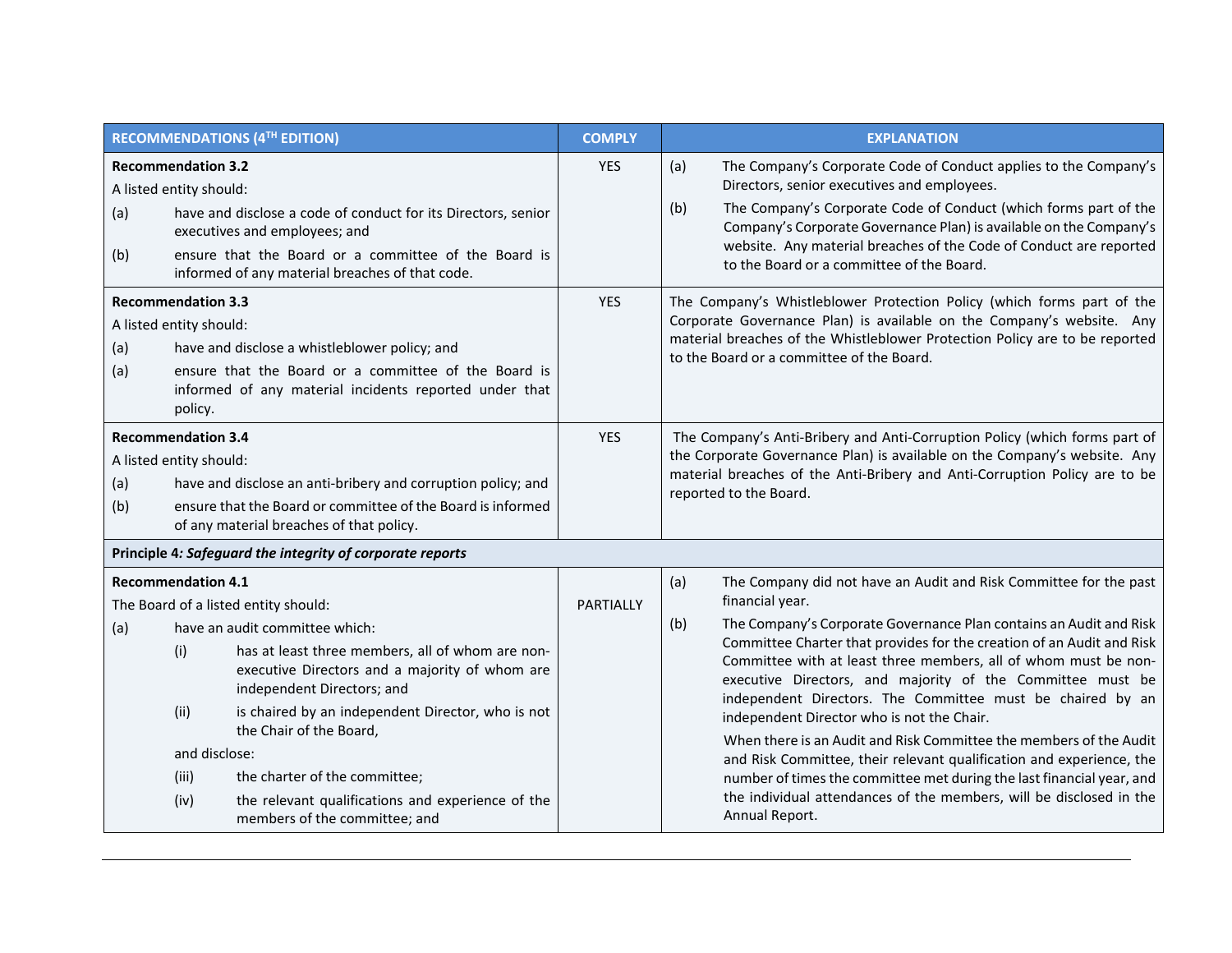| RECOMMENDATIONS (4TH EDITION)                                                                                                                                                                                                                                                                                                                                                                                                                                                                                                                                                                              | <b>COMPLY</b> | <b>EXPLANATION</b>                                                                                                                                                                                                                                                                                                                                                                                                                                                                                                                                                                                                                                                                                                                                                                                                                                                                                                                                                                                                                                     |
|------------------------------------------------------------------------------------------------------------------------------------------------------------------------------------------------------------------------------------------------------------------------------------------------------------------------------------------------------------------------------------------------------------------------------------------------------------------------------------------------------------------------------------------------------------------------------------------------------------|---------------|--------------------------------------------------------------------------------------------------------------------------------------------------------------------------------------------------------------------------------------------------------------------------------------------------------------------------------------------------------------------------------------------------------------------------------------------------------------------------------------------------------------------------------------------------------------------------------------------------------------------------------------------------------------------------------------------------------------------------------------------------------------------------------------------------------------------------------------------------------------------------------------------------------------------------------------------------------------------------------------------------------------------------------------------------------|
| in relation to each reporting period, the number of<br>(v)<br>times the committee met throughout the period<br>and the individual attendances of the members at<br>those meetings; or<br>if it does not have an audit committee, disclose that fact and<br>(b)<br>the processes it employs that independently verify and<br>safeguard the integrity of its corporate reporting, including<br>the processes for the appointment and removal of the<br>external auditor and the rotation of the audit engagement<br>partner.                                                                                 |               | The Company did not have an Audit and Risk Committee for the past<br>(c)<br>financial year as the Board did not consider the Company would<br>benefit from its establishment. In accordance with the Company's<br>Board Charter, the Board carries out the duties that would ordinarily<br>be carried out by the Audit and Risk Committee under the Audit and<br>Risk Committee Charter including the following processes to<br>independently verify the integrity of the Company's periodic reports<br>which are not audited or reviewed by an external auditor, as well as<br>the processes for the appointment and removal of the external<br>auditor and the rotation of the audit engagement partner:<br>(i) the Board devotes time at Board meetings to fulfilling the<br>roles and responsibilities associated with with external<br>auditor arrangements; and<br>(ii) all members of the Board are involved in the Company's audit<br>function to ensure the proper maintenance of the entity and<br>the integrity of all financial reporting. |
| <b>Recommendation 4.2</b><br>The Board of a listed entity should, before it approves the entity's<br>financial statements for a financial period, receive from its CEO and<br>CFO a declaration that the financial records of the entity have been<br>properly maintained and that the financial statements comply with the<br>appropriate accounting standards and give a true and fair view of the<br>financial position and performance of the entity and that the opinion<br>has been formed on the basis of a sound system of risk management<br>and internal control which is operating effectively. | <b>YES</b>    | The Company's Audit and Risk Committee Charter requires the CEO and CFO<br>(or, if none, the person(s) fulfilling those functions) to provide a sign off on<br>these terms.<br>The Company has obtained a sign off on these terms for each of its financial<br>statements in the past financial year.                                                                                                                                                                                                                                                                                                                                                                                                                                                                                                                                                                                                                                                                                                                                                  |
| <b>Recommendation 4.3</b><br>A listed entity should disclose its process to verify the integrity of any<br>periodic corporate report it releases to the market that is not audited<br>or reviewed by an external auditor.                                                                                                                                                                                                                                                                                                                                                                                  | <b>YES</b>    | The Company has included in each of its (to the extent that the information<br>contained in the following is not audited or reviewed by an external auditor):<br>annual reports or on its website, a description of the process it<br>(a)<br>undertook to verify the integrity of the information in its annual<br>directors' report;<br>quarterly reports, or in its annual report or on its website, a<br>(b)<br>description of the process it undertook to verify the integrity of the<br>information in its quarterly reports;                                                                                                                                                                                                                                                                                                                                                                                                                                                                                                                     |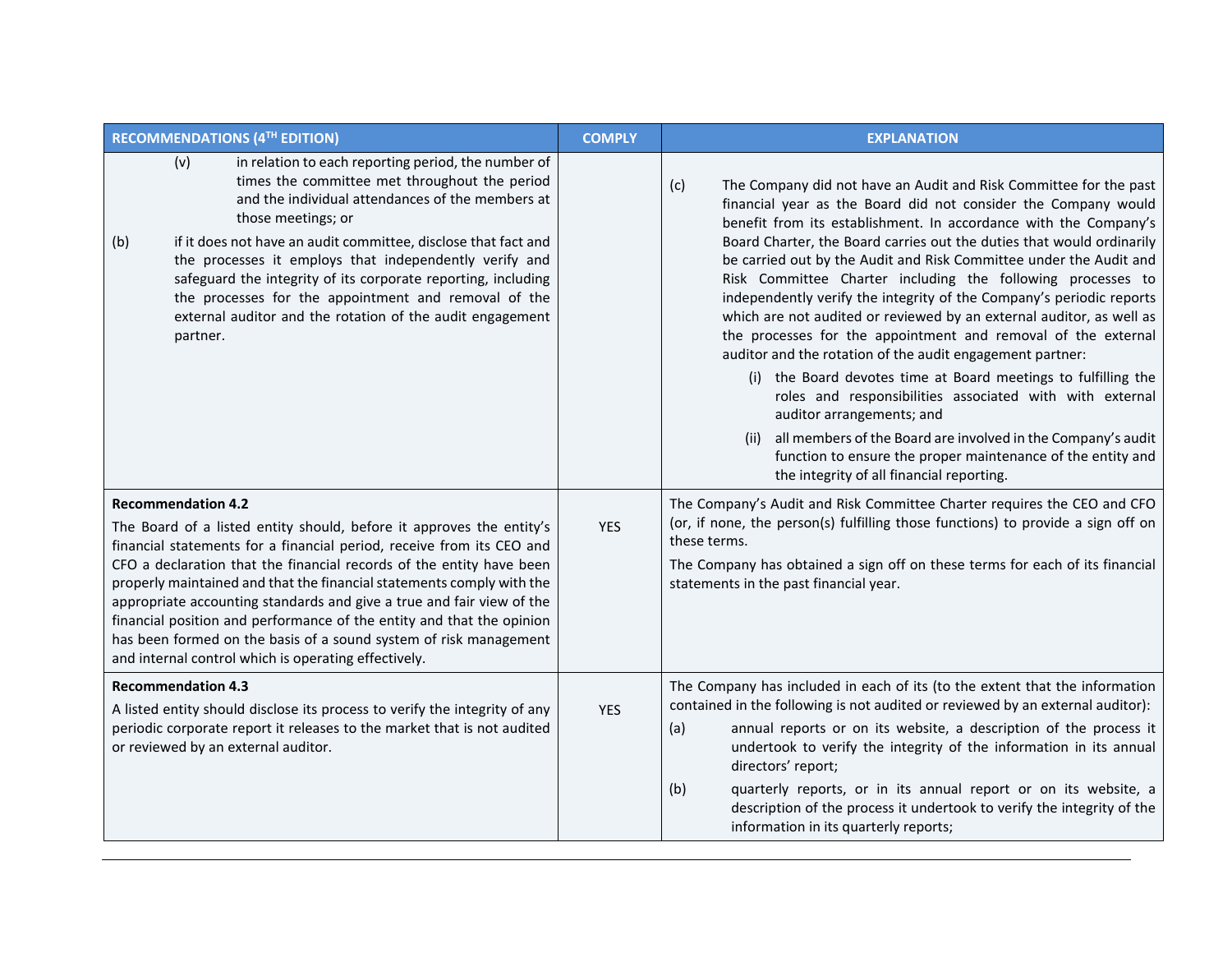| RECOMMENDATIONS (4TH EDITION)                                                                                                                                                                                                                | <b>COMPLY</b> | <b>EXPLANATION</b>                                                                                                                                                                                                                                                                                                                                                                                                                                                                                  |
|----------------------------------------------------------------------------------------------------------------------------------------------------------------------------------------------------------------------------------------------|---------------|-----------------------------------------------------------------------------------------------------------------------------------------------------------------------------------------------------------------------------------------------------------------------------------------------------------------------------------------------------------------------------------------------------------------------------------------------------------------------------------------------------|
|                                                                                                                                                                                                                                              |               | integrated reports, or in its annual report (if that is a separate<br>(c)<br>document to its integrated report) or on its website, a description of<br>the process it undertook to verify the integrity of the information in<br>its integrated reports; and<br>periodic corporate reports (such as a sustainability or CSR report), or<br>(d)<br>in its annual report or on its website, a description of the process it<br>undertook to verify the integrity of the information in these reports. |
| Principle 5: Make timely and balanced disclosure                                                                                                                                                                                             |               |                                                                                                                                                                                                                                                                                                                                                                                                                                                                                                     |
| <b>Recommendation 5.1</b><br>A listed entity should have and disclose a written policy for complying<br>with its continuous disclosure obligations under listing rule 3.1.                                                                   | <b>YES</b>    | The Company's Corporate Governance Plan details the Company's<br>(a)<br>Continuous Disclosure policy.<br>The Corporate Governance Plan, which incorporates the Continuous<br>(b)<br>Disclosure policy, is available on the Company's website.                                                                                                                                                                                                                                                       |
| <b>Recommendation 5.2</b><br>A listed entity should ensure that its board receives copies of all<br>material market announcements promptly after they have been made.                                                                        | <b>YES</b>    | Under the Company's Continuous Disclosure Policy (which forms part of the<br>Corporate Governance Plan), all members of the Board receive material<br>market announcements promptly after they have been made.                                                                                                                                                                                                                                                                                      |
| <b>Recommendation 5.3</b><br>A listed entity that gives a new and substantive investor or analyst<br>presentation should release a copy of the presentation materials on<br>the ASX Market Announcements Platform ahead of the presentation. | <b>YES</b>    | All substantive investor or analyst presentations were released on the ASX<br>Markets Announcement Platform ahead of such presentations.                                                                                                                                                                                                                                                                                                                                                            |
| Principle 6: Respect the rights of security holders                                                                                                                                                                                          |               |                                                                                                                                                                                                                                                                                                                                                                                                                                                                                                     |
| <b>Recommendation 6.1</b><br>A listed entity should provide information about itself and its<br>governance to investors via its website.                                                                                                     | <b>YES</b>    | Information about the Company and its governance is available in the<br>Corporate Governance Plan which can be found on the Company's website.                                                                                                                                                                                                                                                                                                                                                      |
| <b>Recommendation 6.2</b><br>A listed entity should have an investor relations program that<br>facilitates effective two-way communication with investors.                                                                                   | <b>YES</b>    | The Company has adopted a Shareholder Communications Strategy which<br>aims to promote and facilitate effective two-way communication with<br>investors. The Strategy outlines a range of ways in which information is<br>communicated to shareholders and is available on the Company's website as<br>part of the Company's Corporate Governance Plan.                                                                                                                                             |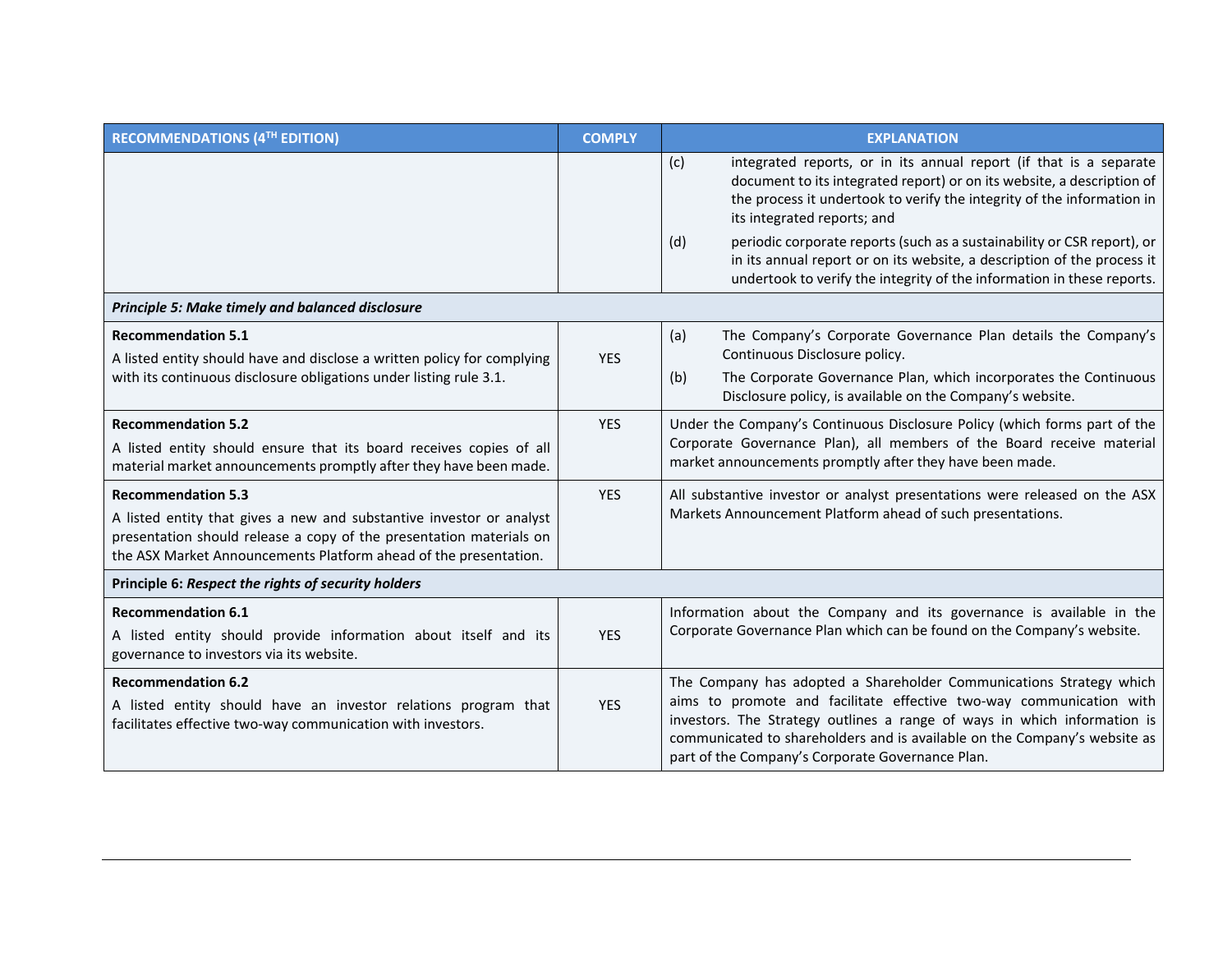| <b>RECOMMENDATIONS (4TH EDITION)</b>                                                                                                                                                                        | <b>COMPLY</b> | <b>EXPLANATION</b>                                                                                                                                                                                                                                                                                                                                                                                                                                                                                                                        |  |
|-------------------------------------------------------------------------------------------------------------------------------------------------------------------------------------------------------------|---------------|-------------------------------------------------------------------------------------------------------------------------------------------------------------------------------------------------------------------------------------------------------------------------------------------------------------------------------------------------------------------------------------------------------------------------------------------------------------------------------------------------------------------------------------------|--|
| <b>Recommendation 6.3</b><br>A listed entity should disclose how it facilitates and encourages<br>participation at meetings of security holders.                                                            | <b>YES</b>    | Shareholders are encouraged to participate at all general meetings and AGMs<br>of the Company. Upon the despatch of any notice of meeting to Shareholders,<br>the Company Secretary shall send out material stating that all Shareholders are<br>encouraged to participate at the meeting.<br>The Company provided Shareholders with the opportunity to participate in<br>shareholder meetings by allowing voting in person and by proxy or online.                                                                                       |  |
| <b>Recommendation 6.4</b><br>A listed entity should ensure that all substantive resolutions at a<br>meeting of security holders are decided by a poll rather than by a show<br>of hands.                    | <b>NO</b>     | All resolutions at security holder meetings were decided by a show of hands<br>because it was practical not to conduct a poll based on number of shareholders<br>attending and the number of proxies received.                                                                                                                                                                                                                                                                                                                            |  |
| <b>Recommendation 6.5</b><br>A listed entity should give security holders the option to receive<br>communications from, and send communications to, the entity and its<br>security registry electronically. | <b>YES</b>    | The Shareholder Communication Strategy provides that security holders can<br>register with the Company to receive email notifications when an<br>announcement is made by the Company to the ASX, including the release of<br>the Annual Report, half yearly reports and quarterly reports. Links are made<br>available to the Company's website on which all information provided to the<br>ASX is immediately posted.<br>Shareholders queries should be referred to the Managing Director or the<br>Company Secretary at first instance. |  |
| Principle 7: Recognise and manage risk                                                                                                                                                                      |               |                                                                                                                                                                                                                                                                                                                                                                                                                                                                                                                                           |  |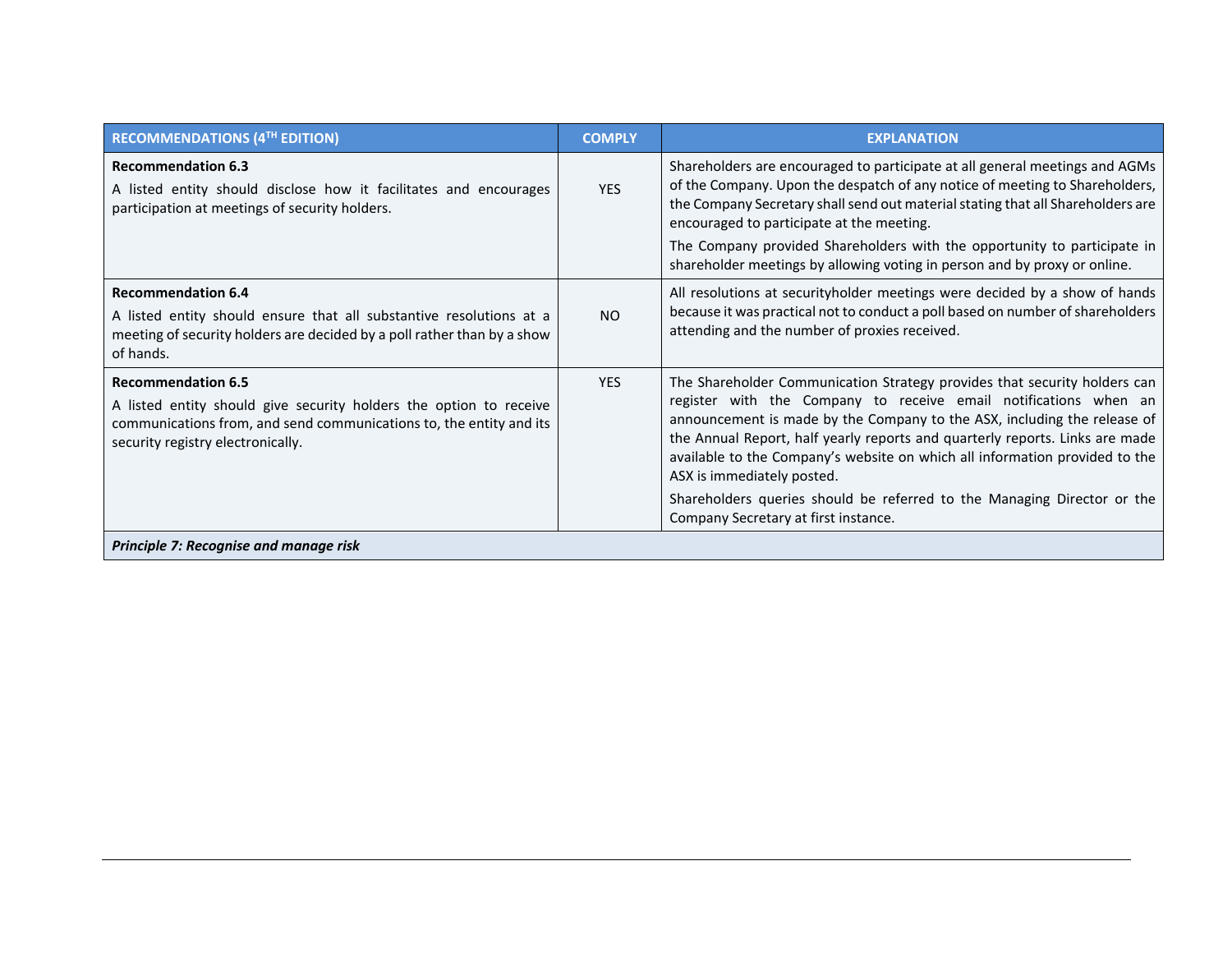|                                                                                          | RECOMMENDATIONS (4TH EDITION)                                                                                                                                                                                                                                                                                                                                                                                                                                                                                                                                                                                                                                                                        | <b>COMPLY</b> | <b>EXPLANATION</b>                                                                                                                                                                                                                                                                                                                                                                                                                                                                                                                                                                                                                                                                                                                                                                                                                                                                                                                                                                                                                                                                                                                                                                                                                                                                                                                                         |
|------------------------------------------------------------------------------------------|------------------------------------------------------------------------------------------------------------------------------------------------------------------------------------------------------------------------------------------------------------------------------------------------------------------------------------------------------------------------------------------------------------------------------------------------------------------------------------------------------------------------------------------------------------------------------------------------------------------------------------------------------------------------------------------------------|---------------|------------------------------------------------------------------------------------------------------------------------------------------------------------------------------------------------------------------------------------------------------------------------------------------------------------------------------------------------------------------------------------------------------------------------------------------------------------------------------------------------------------------------------------------------------------------------------------------------------------------------------------------------------------------------------------------------------------------------------------------------------------------------------------------------------------------------------------------------------------------------------------------------------------------------------------------------------------------------------------------------------------------------------------------------------------------------------------------------------------------------------------------------------------------------------------------------------------------------------------------------------------------------------------------------------------------------------------------------------------|
| <b>Recommendation 7.1</b><br>(a)<br>which:<br>(i)<br>(ii)<br>(iii)<br>(iv)<br>(v)<br>(b) | The Board of a listed entity should:<br>have a committee or committees to oversee risk, each of<br>has at least three members, a majority of whom<br>are independent Directors; and<br>is chaired by an independent Director,<br>and disclose:<br>the charter of the committee;<br>the members of the committee; and<br>as at the end of each reporting period, the number<br>of times the committee met throughout the period<br>and the individual attendances of the members at<br>those meetings; or<br>if it does not have a risk committee or committees that<br>satisfy (a) above, disclose that fact and the process it<br>employs for overseeing the entity's risk management<br>framework. | PARTIALLY     | The Company did not have an Audit and Risk Committee for the past<br>(a)<br>financial year. The Company's Corporate Governance Plan contains an<br>Audit and Risk Committee Charter that provides for the creation of an<br>Audit and Risk Committee with at least three members, all of whom<br>must be non-executive Directors, and majority of the Committee must<br>be independent Directors. The Committee must be chaired by an<br>independent Director who is not the Chair.<br>A copy of the Corporate Governance Plan is available on the<br>Company's website.<br>The Company did not have an Audit and Risk Committee for the past<br>(b)<br>financial year as the Board did not consider the Company would<br>benefit from its establishment, and does not currently have one. In<br>accordance with the Company's Board Charter, the Board carries out<br>the duties that would ordinarily be carried out by the Audit and Risk<br>Committee under the Audit and Risk Committee Charter including the<br>following processes to oversee the entity's risk management<br>framework:<br>the Board devotes time at Board meetings to fulfilling the roles<br>(i)<br>and responsibilities associated with overseeing risk and<br>maintaining the entity's risk management framework and<br>associated internal compliance and control procedures. |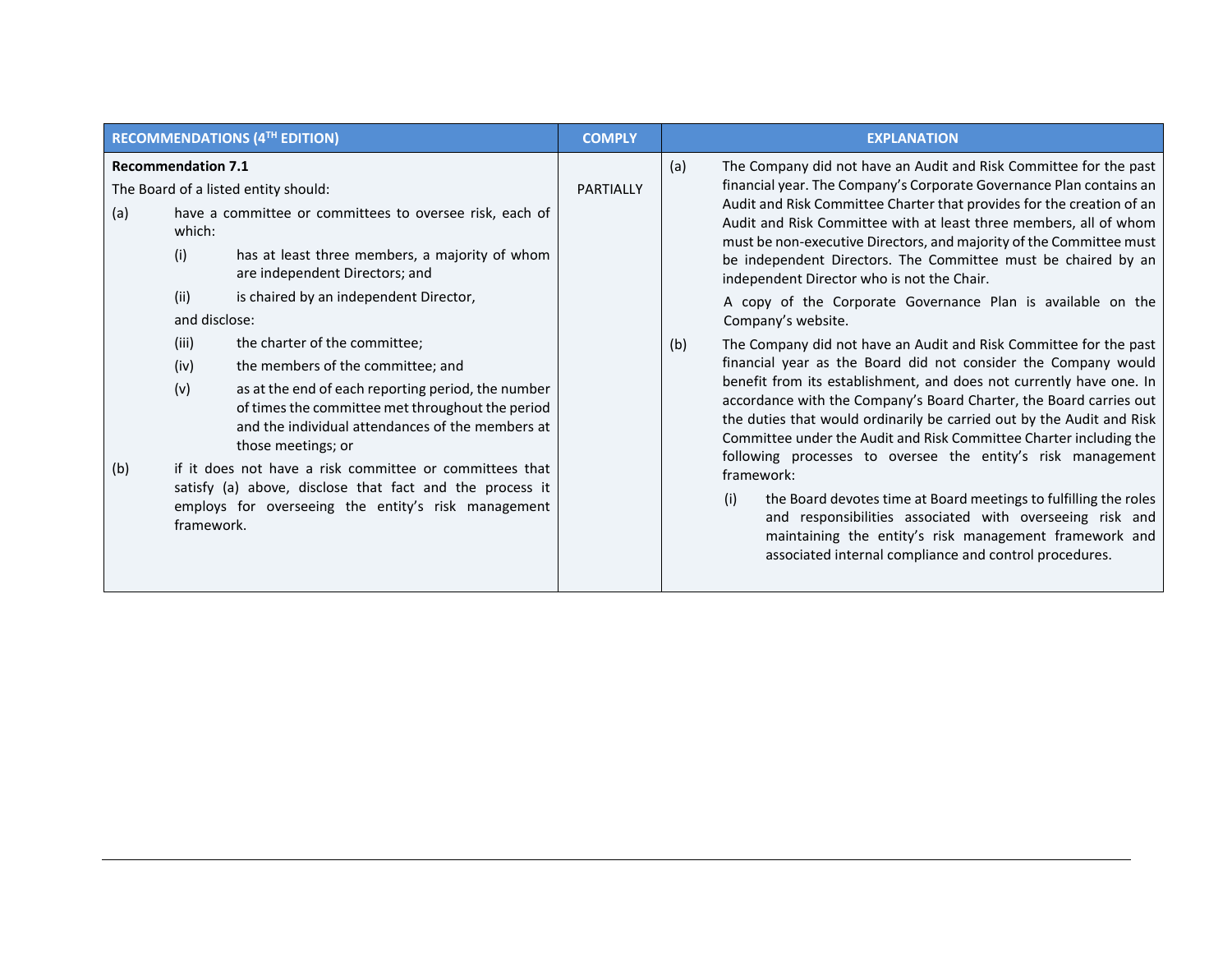|                                                | <b>RECOMMENDATIONS (4TH EDITION)</b>                                                                                                                                                                                                                                                                                                                                                                    | <b>COMPLY</b> | <b>EXPLANATION</b>                                                                                                                                                                                                                                                                                                                                                                                                                                                                                                                                                                                                                                                                                                                                                                                                                                                                                                                                          |  |
|------------------------------------------------|---------------------------------------------------------------------------------------------------------------------------------------------------------------------------------------------------------------------------------------------------------------------------------------------------------------------------------------------------------------------------------------------------------|---------------|-------------------------------------------------------------------------------------------------------------------------------------------------------------------------------------------------------------------------------------------------------------------------------------------------------------------------------------------------------------------------------------------------------------------------------------------------------------------------------------------------------------------------------------------------------------------------------------------------------------------------------------------------------------------------------------------------------------------------------------------------------------------------------------------------------------------------------------------------------------------------------------------------------------------------------------------------------------|--|
| (a)<br>(b)                                     | <b>Recommendation 7.2</b><br>The Board or a committee of the Board should:<br>review the entity's risk management framework at least<br>annually to satisfy itself that it continues to be sound and<br>that the entity is operating with due regard to the risk<br>appetite set by the Board; and<br>disclose in relation to each reporting period, whether such a<br>review has taken place.          | <b>YES</b>    | (a)<br>The Audit and Risk Committee Charter requires that the Audit and Risk<br>Committee (or, in its absence, the Board) should, at least annually,<br>satisfy itself that the Company's risk management framework<br>continues to be sound and that the Company is operating with due<br>regard to the risk appetite set by the Board.<br>The Company's Board has reviews Company's risk management<br>(b)<br>framework regularly and performed a review during the reporting<br>period.                                                                                                                                                                                                                                                                                                                                                                                                                                                                  |  |
| (a)<br>(b)                                     | <b>Recommendation 7.3</b><br>A listed entity should disclose:<br>if it has an internal audit function, how the function is<br>structured and what role it performs; or<br>if it does not have an internal audit function, that fact and<br>the processes it employs for evaluating and continually<br>improving the effectiveness of its governance, risk<br>management and internal control processes. | <b>NO</b>     | The Audit and Risk Committee Charter provides for the Audit and Risk<br>(a)<br>Committee to monitor and periodically review the need for an internal<br>audit function, as well as assessing the performance and objectivity of<br>any internal audit procedures that may be in place.<br>The Company did not have an internal audit function for the past<br>(b)<br>financial year.                                                                                                                                                                                                                                                                                                                                                                                                                                                                                                                                                                        |  |
|                                                | <b>Recommendation 7.4</b><br>A listed entity should disclose whether it has any material exposure to<br>environmental or social risks and, if it does, how it manages or intends<br>to manage those risks.                                                                                                                                                                                              | <b>YES</b>    | The Audit and Risk Committee Charter requires the Audit and Risk Committee<br>(or, in its absence, the Board) to assist management to determine whether the<br>Company has any potential or apparent exposure to environmental or social<br>risks and, if it does, put in place management systems, practices and<br>procedures to manage those risks.<br>The Company's Corporate Governance Plan requires the Company to disclose<br>whether it has any potential or apparent exposure to environmental or social<br>risks and, if it does, put in place management systems, practices and<br>procedures to manage those risk.<br>Where the Company does not have material exposure to environmental or<br>social risks, report the basis for that determination to the Board, and where<br>appropriate benchmark the Company's environmental or social risk profile<br>against its peers.<br>The Company discloses this information in its Annual Report. |  |
| Principle 8: Remunerate fairly and responsibly |                                                                                                                                                                                                                                                                                                                                                                                                         |               |                                                                                                                                                                                                                                                                                                                                                                                                                                                                                                                                                                                                                                                                                                                                                                                                                                                                                                                                                             |  |